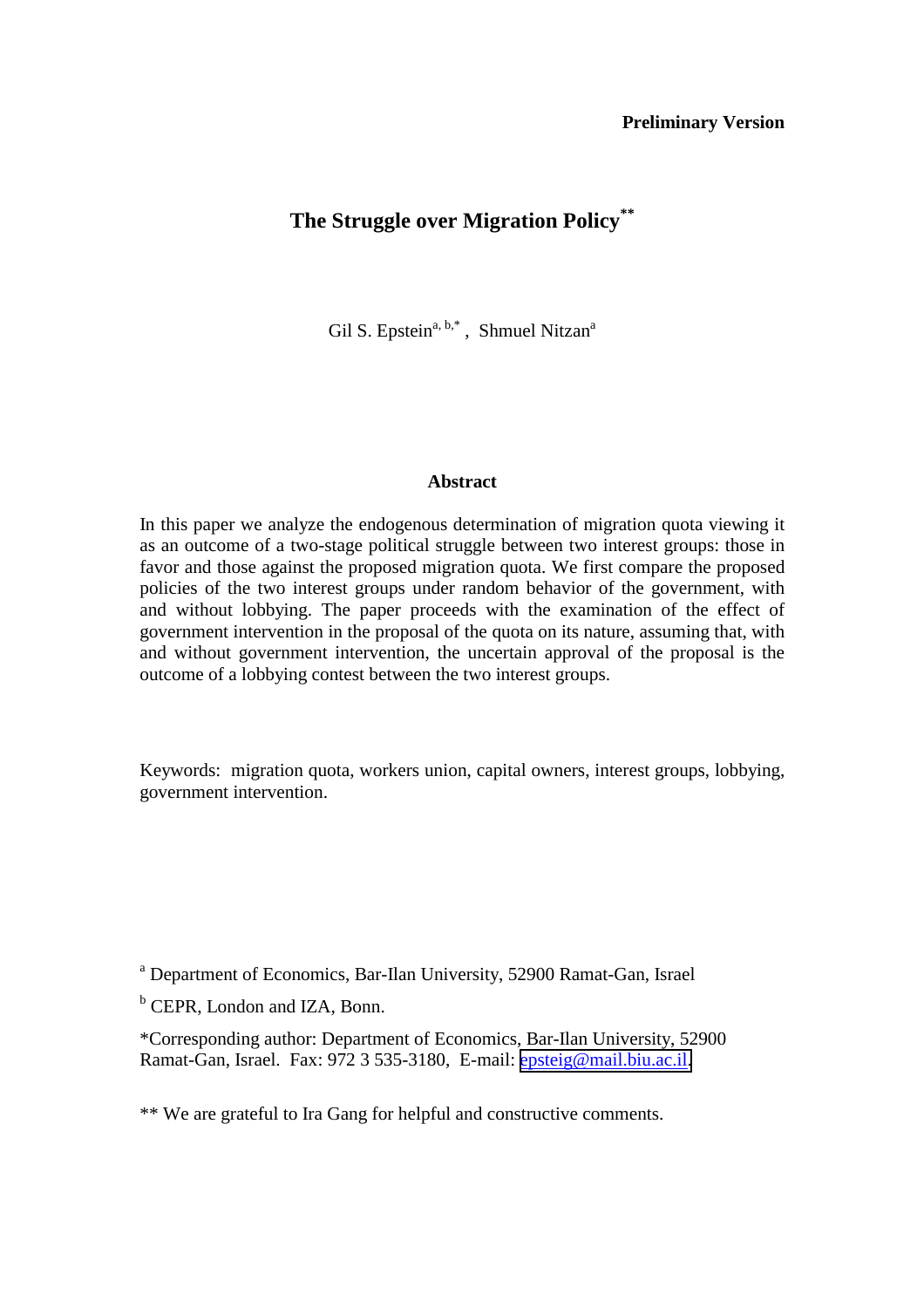#### **1**. **Introduction**

The effect migration on the host countries is usually unclear. There exists a large literature on the effect migrants have on the local population, see for example, Benhabib (1996), Borjas (1994), (1995), Gang and Rivera-Batiz (1994), Schmidt, Stilz, and Zimmermann (1994), Zimmermann (1995) and more recently, Boeri, Hanson and McCormick (2002). One thing is apparent, except in unusual circumstances, Western countries tend to spend significant resources towards limiting the number and/or types of immigrants they allow into their countries. These limits are upheld via both border controls, through which undesired people are blocked from entering, and via internal enforcement, whereby undesired people are apprehended and expelled from the country (see, for example, Ethier (1986)).

Whatever way you look at it, whether migration has a positive, negative or no effect on the host country, the number of migrants in different western counties is very high. For example, in 1998 Denmark had 256,000 migrants that constituted 2.5% of the population, Finland 552,000 (1.6%), the UK 2,208,000 (3.8%), Belgium 892,000 (8.7%), France 3,231,000 (6.3%), Switzerland 1,347,000 (19%), Germany 7,319,000  $(8.9\%)^1$  and over 11.7 million foreign-born workers in the US  $(9\%)^2$ . Moreover, there are many concentrations of migrants of the same origin in different host countries. For instance, there are concentrations of Turks in Germany, Tamils in Switzerland, Moroccans in the Netherlands and Belgium, Italians in Argentina, Greeks in Australia and Ukrainians in Canada. There are also more specific instances where emigrants from a certain town or region concentrate in the same foreign town or region. One of many such examples is the Macedonians from Skopje who have come to make up a sizable part of the population of Göteburg in Sweden. Such concentrations of migrants often cause xenophobia.

Empirical evidence from the EU countries shows that immigration had at most a very small impact on wages and employment opportunities of natives. Nevertheless, in the 1997 Eurobarometer survey, immigration turns out to be one of the three most significant political or social issues. It is not surprising therefore that with a large number of migrants, the high unemployment rate in some of the host countries, xenophobia, and the perceived effect the migrants have on the local population

<sup>1</sup> In the middle of this century Germany was in need of workers, and actively sought temporary workers especially from Turkey. Many of these "temporary" workers remained in the country after the expiry of their contract.<br><sup>2</sup> Source: Boeri, Hanson and McCormick (2002).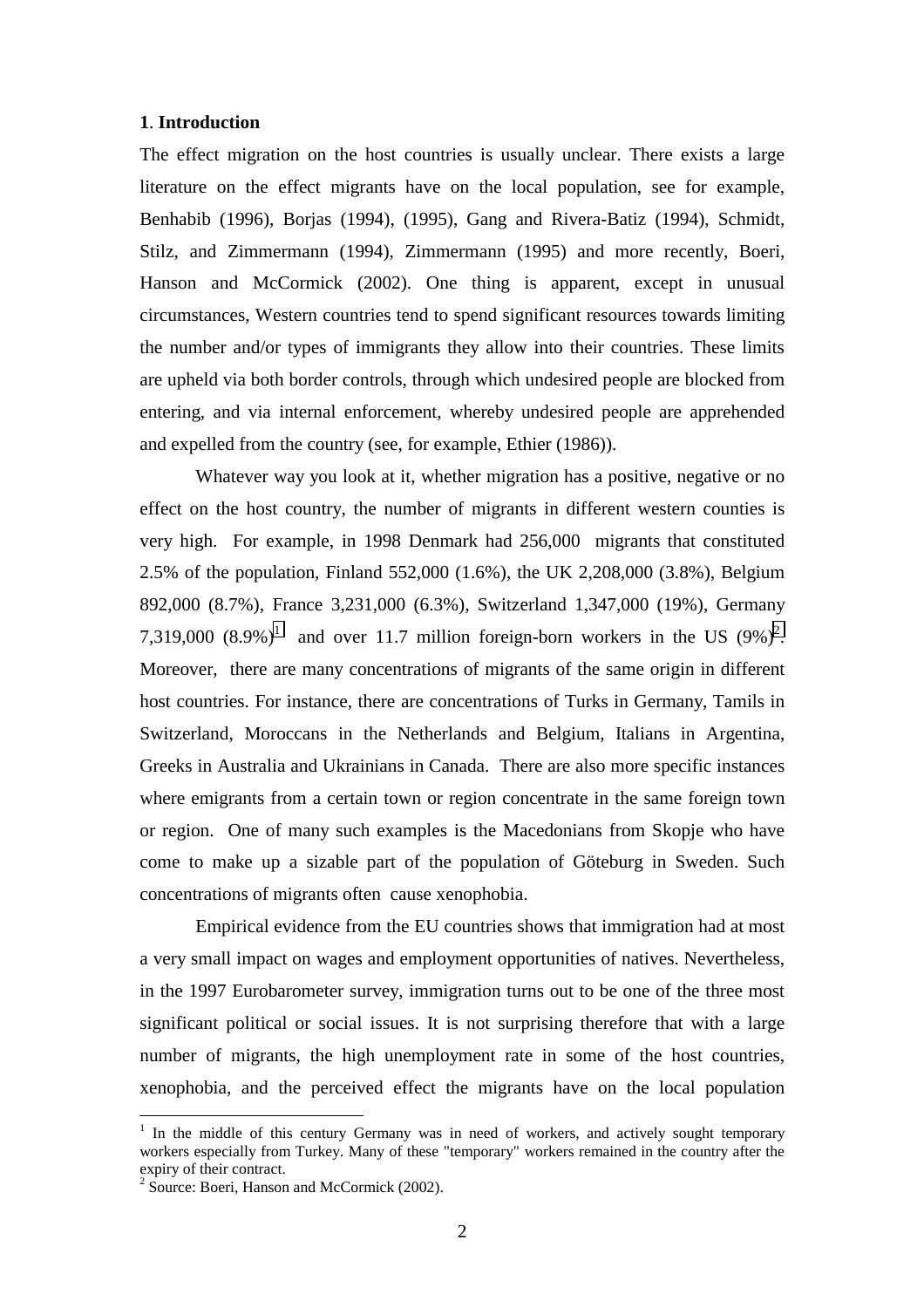(workers and capital owners), migration policy is becoming an important issue in the different developed countries and, in particular, it has become a central issue in the elections held in these countries.

Migration policy involves a large range of issues such as legal and illegal migrants, temporary and permanent migration, high skilled and low skilled migration and asylum seekers and family unification. Many studies have been carried out regarding the optimal migration policy and the effects that different migration policies might have on the host country. Concern has been focused on whether to impose capital and skill requirements on the migrants, Benhabib (1996), on the alternative future policy options, given past experience, Zimmermann  $(1995)^3$ , on whether a reform of immigration policy can alone resolve the fiscal problems associated with the aging of the baby boom generation, Storesletten (2000), on the preferred policy regarding temporary and illegal migration, Epstein (2002), Epstein, Hillman and Weiss (1999) and Hillman and Weiss (1999) and on the migration policy implications of efficiency wage setting, Epstein and Hillman (2002). Other implications of migration policy are studied in Boeri, Hanson and McCormick (2002) and Bauer and Zimmermann (2002) , see also references therein.

Even though there is a large literature concerned about migration policy, there is only one study on how in practice migration policy is determined<sup>4</sup>. Amegashie (2002) has recently studied a model in which the number of immigrants allowed into a country is the outcome of a costly political lobbying process between a firm and a union using the all-pay auction contest.

 As in Amegashie (2002), and following Epstein and Nitzan (2002a, 2002b,  $2002c$ <sup>5</sup>, we present a political framework where the approval of a migration policy is a function of the lobbying efforts of the groups competing for the approval and rejection of the proposed policy. In contrast to Amegashie (2002), we develop three alternative frameworks that allow a general contest success function which is positively affected by the different lobbying efforts of the contestants. It is assumed

<sup>&</sup>lt;sup>3</sup> Zimmermann (1995) shows that there has been a limited positive effect on the labor market and thus there are only few alternative policy options in the future,

<sup>&</sup>lt;sup>4</sup> For different aspects of political economy of migration see Sollner (1999), Buckley (1996) and Cukierman, Hercowitz and Pines (1993).

<sup>&</sup>lt;sup>5</sup> Lobbying is an important part of the policy making process in representative democracies, Grossman and Helpman (2001), Persson and Tabellini (2000). Several studies have addressed the issue to what extent lobbying affects policy? Modelling lobbying as a "menu-auction", Grossman and Helpman (1996) study a Downsian model of electoral competition where candidates choose policies to maximize their probability of winning the elections.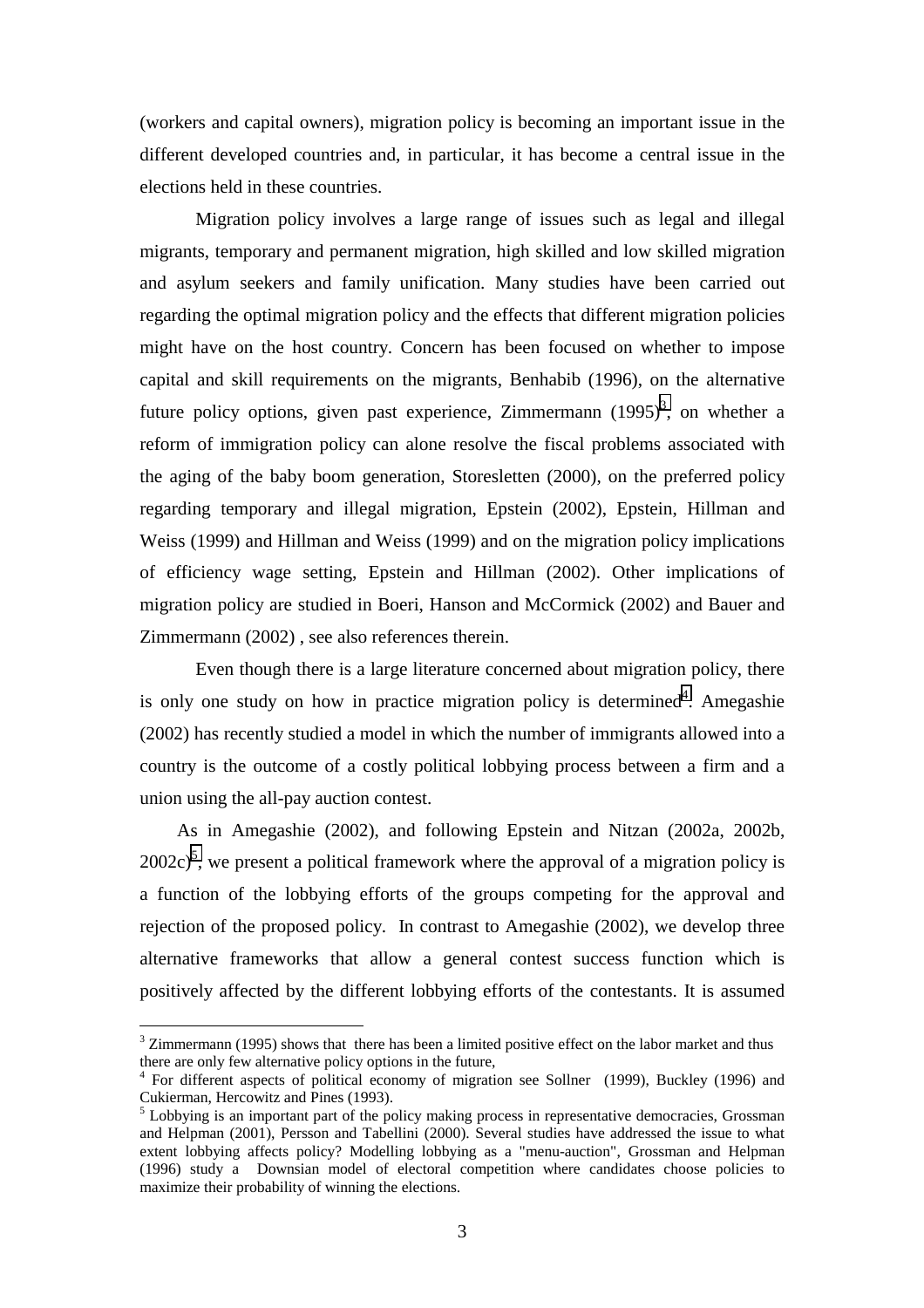that there are two interest groups: one against the proposed quota and the other in favor of it. Those against the migrants include: workers that fear that they will be adversely affected by migration, anti-immigrant groups, immigrants of previous generations that prefer not to be joined by other migrants to the host country, etc. To simplify the discussion, we assume that this group is represented by the workers' union. On the other side stand the capital owners that prefer a higher migration quota than the workers. We begin our analysis by considering the optimal migration quotas of the workers' union and the capital owners, assuming that each group behaves nonstrategically, sincerely revealing its preferred policy. The support of these first best policies is plausible, if each group believes that its preferred policy has no effect on the implemented policy. We then examine the preferred policy proposals when the interest groups recognize that the approval or rejection of their preferred policy depends on their lobbying efforts. The first objective of the paper is to examine the effect of lobbying on the migration quota when the government is not involved in the proposal of the migration policy. We then introduce into the model a third player, a politician/bureaucrat who seeks to maximize a composite utility function that depends on two components: the expected social welfare and the lobbying efforts of the contestants. The welfare component and the lobbying component both have a positive effect on the politician's utility. Our second objective is to determine the optimal migration quota in this extended setting and to clarify how does government intervention in the proposal of the quota affect its nature and how does a change in the weight assigned by the government to the public well being affect the endogenous determination of the migration quota.

# **2. The Preferred Non-Strategic Migration Quotas**

Migration affects both workers' earnings and utility and the profits of capital owners. Let us describe how migration quotas affect the two groups within a simple economic environment. As the number of migrants entering the host country increases, the labor market conditions change. Foreign labor (migrants) can be either complementary inputs or substitute inputs to local labor. In the former case, an increase in the number of migrants increases the equilibrium wages of the local workers and thus their utility. That is, when foreign and local labor are complements, an increase in the migration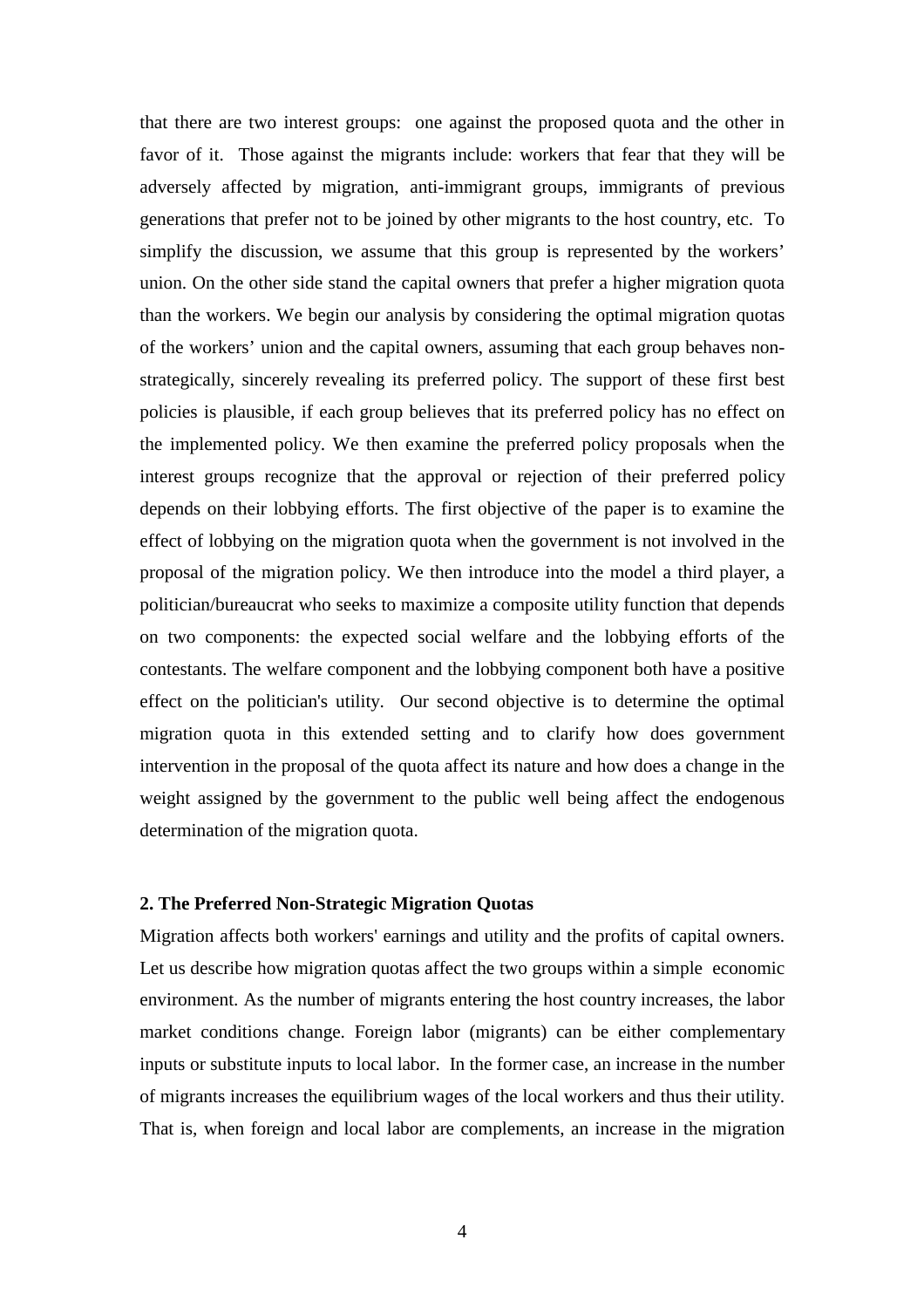quota increases the local workers' utility. <sup>6</sup> On the other hand, if foreign and local labor are substitutes, an increase in the migration quota decreases wages and, in turn, the utility of the local workers.<sup>7</sup> In such a case the utility of the local workers is inversely related to the migration quota. We assume that, in general, the two types of labor can be complements only under low migration levels. If this occurs, then at a sufficiently high migration level, local and foreign labor become substitutes.

Denote the migration quota by  $Q$  and a representative worker's utility by  $U_w$ . The northwest quadrant (quadrant II) of figure 1 presents the relationship between the migration quota and the utility of the local worker. For low migration quotas, there is a positives relationship between the quota and the local worker' utility. However, beyond the quota  $Q_{w}^{*}$  an increase in the quota decreases the utility of the local worker, as the two types of labor become substitutes. Note that the utility of the local worker can be negative, although in the figure it is assumed to be positive and that it may well be the case that the local and foreign labor are always substitutes, in which case the curve in the figure is everywhere downward sloping.

Migration of foreign labor increases the capital owner's profits. When the two types of workers are substitutes, the increase in the labor supply decreases wages, and therefore production and the capital owners' profits are increased. It is assumed that even when the two types of workers are complements, even though migration may increase wages, profits increase. Hence, capital owners always prefer an increase in the migration quota. Such an increase does not mean that the producers have to employ all the workers. It may well be that, due to the existence of government intervention, the marginal value of production is smaller than the cost of employing more workers. For example, in the case of minimum wage, the producer may only employ workers that contribute nonnegative marginal profit to the firm (the value of their marginal product exceeds the minimum wage). In such a situation an increase in the migration quota does not increase nor decrease the profits of the firm. $8$  Denoting by  $u_k$  the utility of the capital owners, the southeast quadrant of figure 1 presents the assumed positive relationship between the migration quota and the utility of the capital owners up to the quota  $Q_k^*$ .

 $6$  In an efficiency model where the migrants are the unemployed, for certain levels of migration, an increase in the quota increases the utility of the local population, Epstein and Hillman (2002).

<sup>7</sup> This utility may not be the actual one, but the perceived utility - the utility the local population believes it will receive under a given migration quota.

<sup>&</sup>lt;sup>8</sup> We ignore the possibility that the burden of unemployed workers on the economy adversely affects the employers reducing their profits.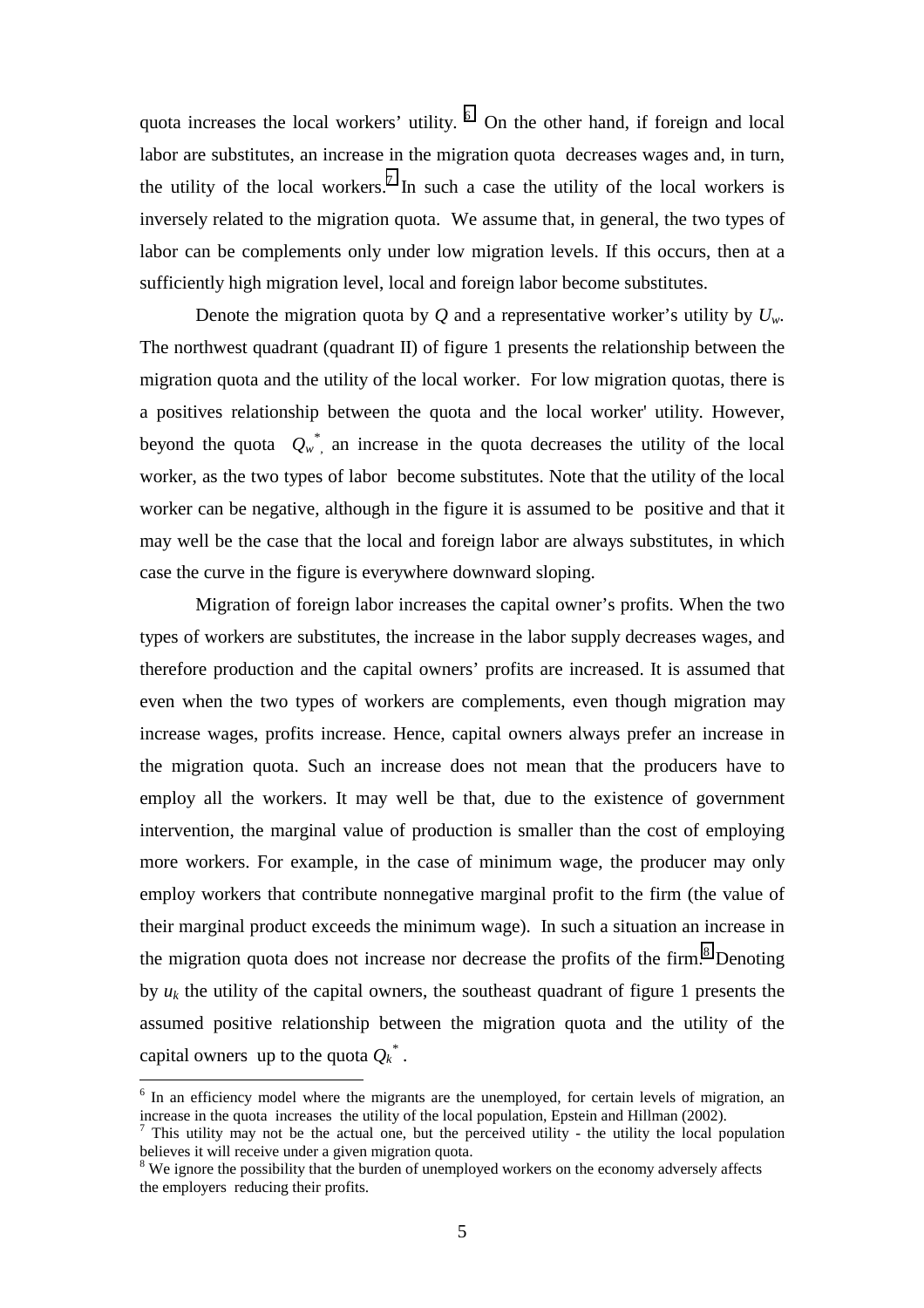The northeast quadrant describes the relationship between the utility of the capital workers and the utility of the local workers. Both utilities increase with the migration quota in the interval  $\left[0, Q_w^*\right]$ . Beyond  $Q_w^*$ , but below  $Q_k^*$ , an increase in the migration quota decreases the utility of the local workers while increasing the utility of the capital owners. Increasing the migration quota beyond  $Q_k^*$  continues to reduce the utility of the workers, however, such an increase has no effect on the utility of the capital owners. As already noted, the utility of the local workers can always decrease with the quota and the utility of the capital owner may decrease with the quota.<sup>9</sup>

In our models, competition between the two interest groups is over the migration quota. It is clear that both groups prefer the quota  $Q_w^*$  to any smaller quota. A conflict of interests only arises when the governemnt contemplates a migration quota that exceeds  $Q_w^*$ . We therefore confine our analysis to the determination of migration quotas that are higher than *Qw \** .

### *3. The Effect of Lobbying: No Government Intervention in the Proposal Process*

Suppose that a status-quo policy regarding the migration quota is challenged by the capital owners and defended by the worker's union. The workers' union, the defender of the status-quo policy, (henceforth interest group *w*) prefers the status-quo policy  $Q_w^*$  to any alternative policy. The capital owners, (interest group *k*) prefers the alternative policy  $Q_k^*$ . As argued above,  $0 < Q_w^* < Q_k^*$ . It is assumed that the policy  $Q_w^*$   $(Q_k^*)$  is the optimal policy proposal of the workers (the capital owners), provided that their supported policy gains *certain approval*. That is, each interest group disregards the possibility that its preferred policy can be rejected, in which case the policy supported by the rival interest group is assumed to be approved. More generally, these quotas are preferred by the interest groups whenever they believe that the approved and implemented policy is independent of their behavior and, in particular, of their revealed preferred policies and the influence activities that are intended to promote the implementation of these preferred policies. In figure 1 these

<sup>&</sup>lt;sup>9</sup>These type of results can also be derived from a Heckscher-Ohlin international trade model allowing international factor mobility (see Mundell, 1957).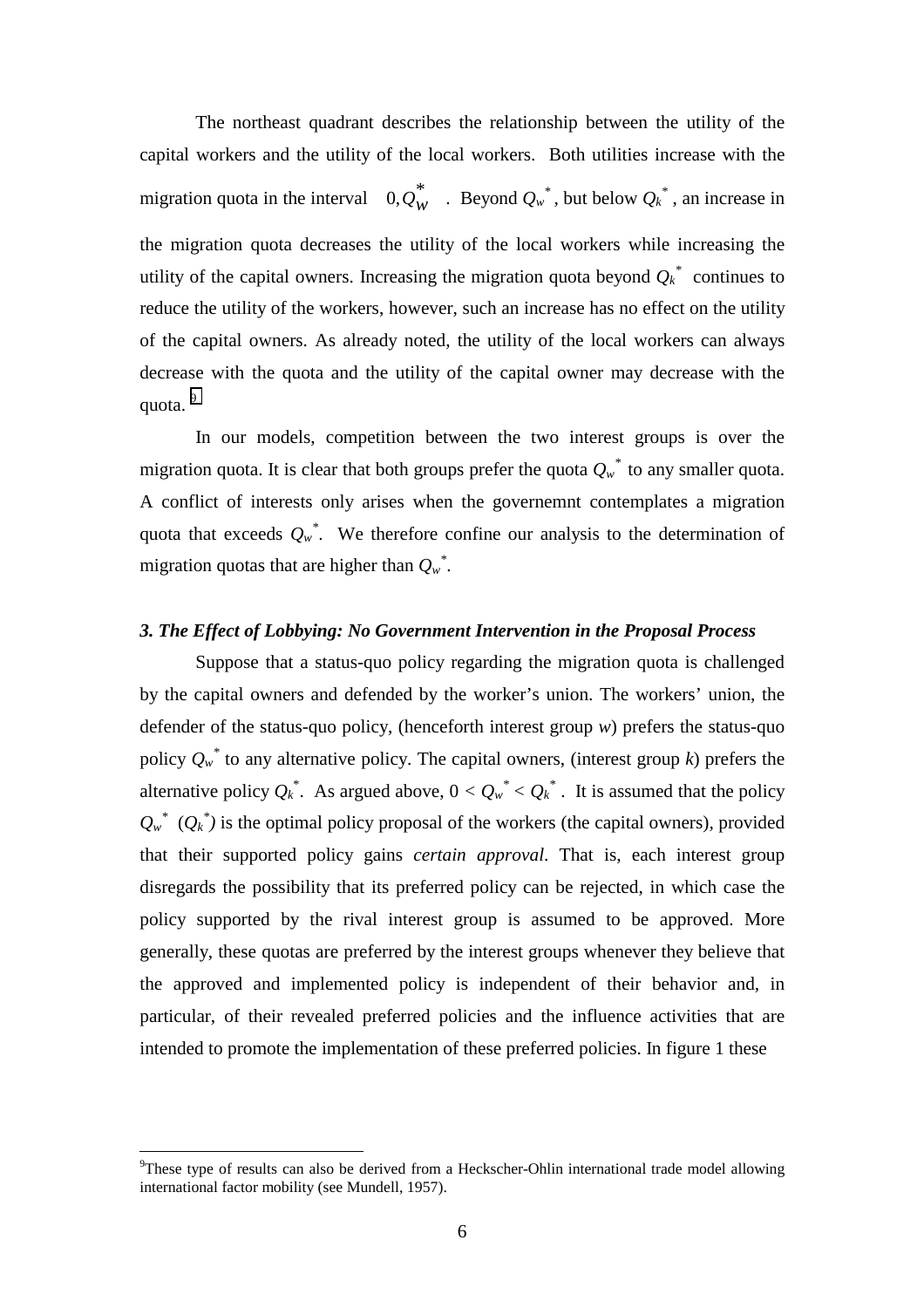

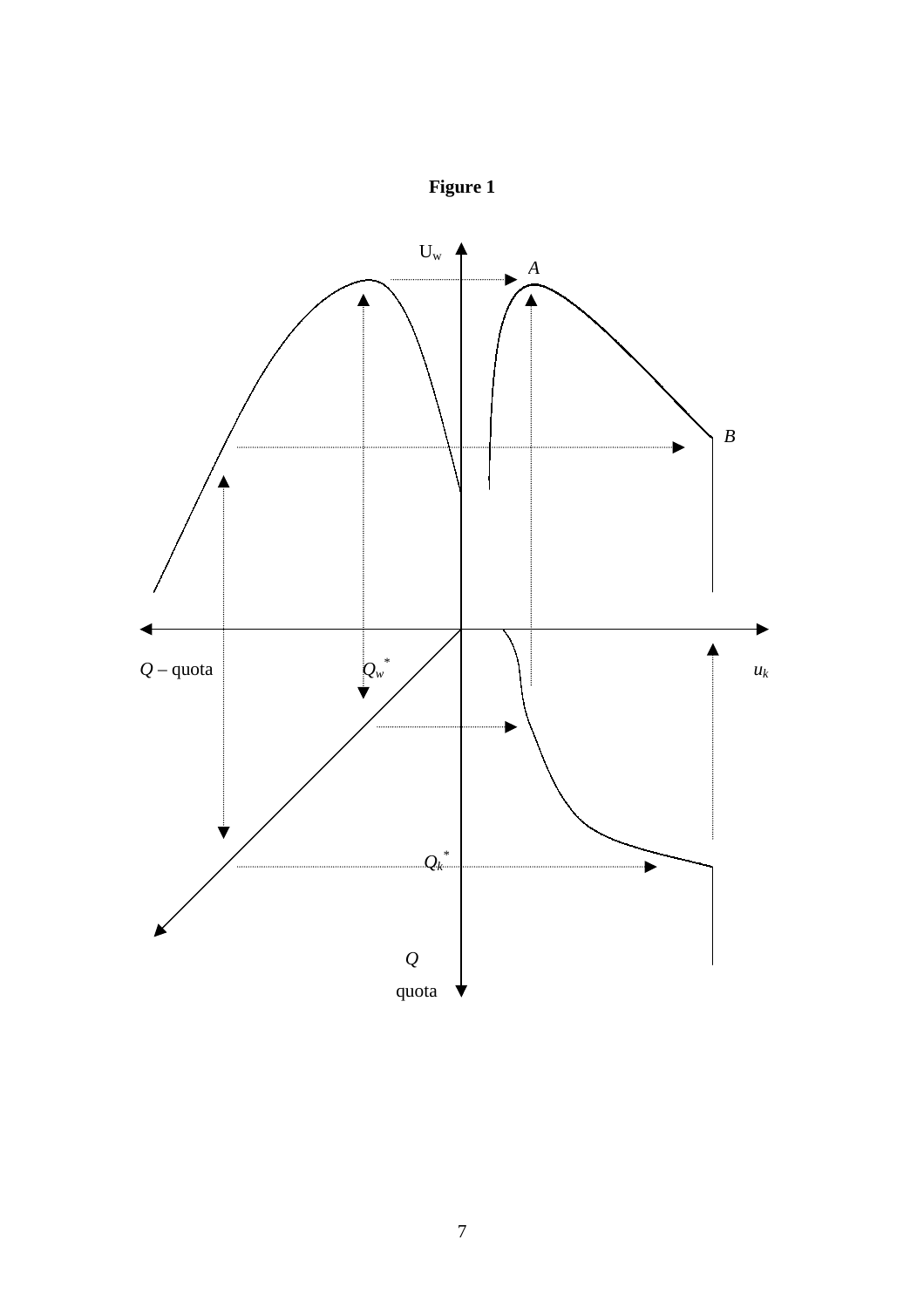most preferred policies and the corresponding utilities are represented, respectively, by point A, for the workers' union and point B, for the capital owners.<sup>10</sup>

Under effective lobbying, the actual implemented policy depends on the contest between the workers' union (henceforth, the workers) and the capital owners on the approval of their proposed policies. The equilibrium proposed policies, that are endogenously determined in our first alternative strategic settings, are denoted  $Q_k^{\ast\ast}$ and  $Q_w^{**}$ . The outcome of the political contest is given in terms of the probabilities  $Pr_k$  and  $Pr_w$  that the workers and the capital owners win the contest. The outcome of the contest depends on the stakes of the contestants and, in turn, on their proposed policies and on their exerted lobbying or rent-seeking efforts. The important role of the political environment (the form of the government, its motivation and the decision rule it applies) is represented by the commonly used contest success function that specifies the relationship between the outcome of the contest and the proposed policies or the efforts of the interest groups.

As in Epstein and Nitzan (2002c), the workers and capital owners make two types of decisions. In the first stage of the game, the interest groups non-cooperatively select their proposed policies, the lobbying targets,  $Q_k$  and  $Q_w$ . In the second stage they engage in a contest over the approval of the proposed policies. The interest groups are assumed to pre-commit to their proposed policies and the commitments are feasible and are fully implemented after the contest.<sup>11</sup> The means of the workers and capital owners to affect the outcome of the contest, viz. their winning probabilities, in the second stage of the game is their lobbying or rent-seeking efforts  $x_k$  and  $x_w$ .<sup>12</sup> The approval of the policy proposals  $Q_k$  and  $Q_w$  imply different utilities for the two interest groups. The benefit of the capital owners is  $v_k(Q_k)$ , if its proposal is approved and  $v_k$  ( $Q_w$ ), if the workers' union proposal is approved. In a similar way, the benefit of the workers' union is  $v_w(Q_w)$ , if its proposal is approved and  $v_w(Q_k)$ , if the capital

 $10$ In a similar way, in the contest over monopoly regulation studied in Baik (1999), Ellingsen (1991) and Schmidt (1992), the monopoly firm is assumed to defend the status-quo, its profit- maximizing price (against any price regulation), while the consumers challenge the status-quo lobbying for the competitive price (a tight price cap).

 $11$  For different rent-seeking games with an explicit time structure that allow for such commitment, see For directin four-seeding suited with the experience Baik and Kim (1997), Baye and Shin (1999) and Dixit (1987).

 $12 x_c$  and  $x_d$  are total lobbying efforts. An implicit assumption is thus made that the interest groups are able to fully overcome the free riding effects.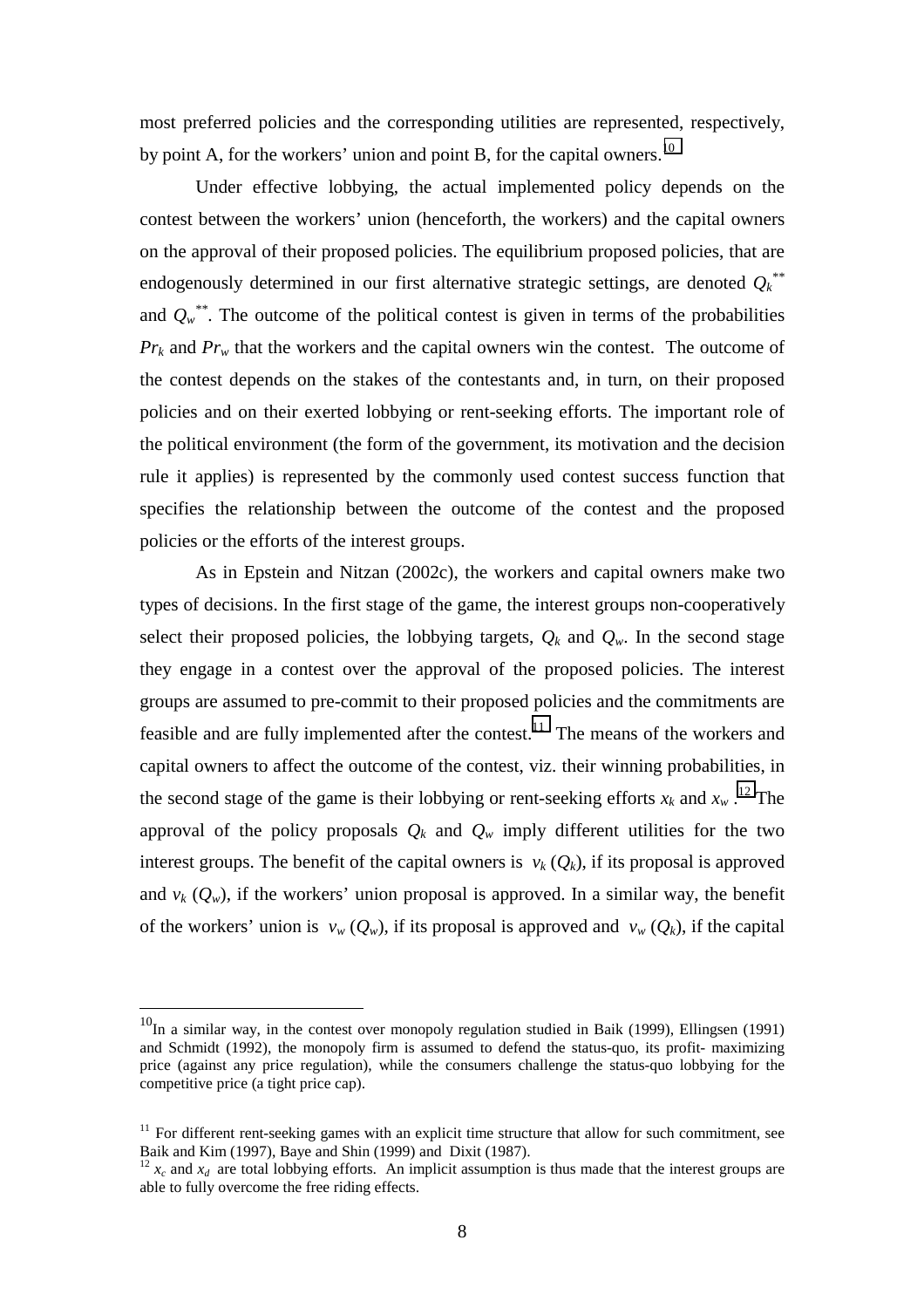owners' proposal is approved. The workers' union's and the capital owner's expected payoffs are given by:

$$
E(u_j) = \Pr_i v_j(Q_i) + \Pr_j v_j(Q_j) - x_j \quad \forall i \neq j, \ i, j = w, k
$$
 (1)

or,

$$
E(u_j) = v_j(Q_i) + \Pr_j n_j(Q_j, Q_i) - x_j \quad \forall \ i \neq j, \ i, j = w, k. \tag{2}
$$

where  $n_i(Q_i, Q_i)$  is the stake of interest group *j*, that is,  $n_k(Q_k, Q_w) = v_k(Q_k) - v_k(Q_w)$  and  $n_w(Q_k, Q_w) = v_w(Q_w) - v_w(Q_k)$ .

The utility functions  $v_k$  and  $v_w$  are assumed to be monotonic, continuous and twice differentiable on the interval  $[Q_w^*, Q_k^*]$ . Notice that when  $Q_w = Q_k$  both stakes are equal to zero and that  $\partial n_k / \partial Q_w < 0$  and  $\partial n_w / \partial Q_k > 0$  on the interval  $[Q_w^*, Q_k^*]$ .

The function that specifies *i*'s probability of winning the contest,  $Pr_i(x_i, x_j)$ , is usually referred to as a contest success function (CSF). This function is usually assumed to satisfy the following requirements, see Nitzan (1994) and Skaperdas (1996):  $\Pr_k + \Pr_w = 1$  such that  $\Pr_i(x_i, 0) = 1 \quad \forall x_i > 0$ ,  $0 < \Pr_i(x_i, x_i) < 1 \quad \forall x_i, x_i > 0$ ,  $\Pr_i(0, 0) = 0.5$ ,  $\frac{\Pr_i(x_i, x_j)}{2}$ ∂  $\partial \Pr_i(x_i, x_j)$ *i x*  $\left(x_i, x_j\right) > 0,$  $\frac{\Pr_i(x_i, x_j)}{2} < 0$ ∂  $i \vee i$ <sup>*,*  $\wedge j$ </sup>  $\left(x_i, x_j\right)$  < 0 and  $\frac{\partial^2 \text{Pr}_i(x_i, x_j)}{\partial x_i}$  < 0 2  $\lt$ ∂  $i \vee i$ <sup>*,*  $\wedge j$ </sup>  $x_i, x_j$ (the latter inequality ensures that the second

∂ *j x* 2 ∂ *i x* order conditions are satisfied). Since  $Pr_i(x_i, x_i) + Pr_i(x_i, x_i) = 1$ ,  $(x_i, x_j)$   $\partial^2 \Pr_i(x_i, x_j)$  $j \vee j$ <sup>*,*  $\lambda_j$ </sup>  $i \n\left\{ \lambda_i, \lambda_j \right\}$ *x x*  $x_i, x_j$ *x* ∂ *x*  $x_i, x_j$  $\frac{\partial^2 \Pr_i(x_i, x_j)}{\partial x_i \partial x_j} = -\frac{\partial^2 \Pr_j(x_j, x_j)}{\partial x_i \partial x_j}$ .

 In our first two-stage game with complete information, a sub-game perfect equilibrium can be calculated by using a standard backward induction procedure. The equilibrium effort levels  $x_k^{**}$  and  $x_w^{**}$  are determined in the second stage. These equilibrium lobbying efforts, which are assumed to be interior and unique, satisfy the

conditions: 
$$
\frac{\partial E(u_i)}{\partial x_i} = 0 \quad , i = w, k \text{ , that is,}
$$

 $i^{\mathbf{U} \cdot \mathbf{\lambda}}$ *j* 

 $i^{\mathbf{U} \cdot \mathbf{\lambda}}$ *j*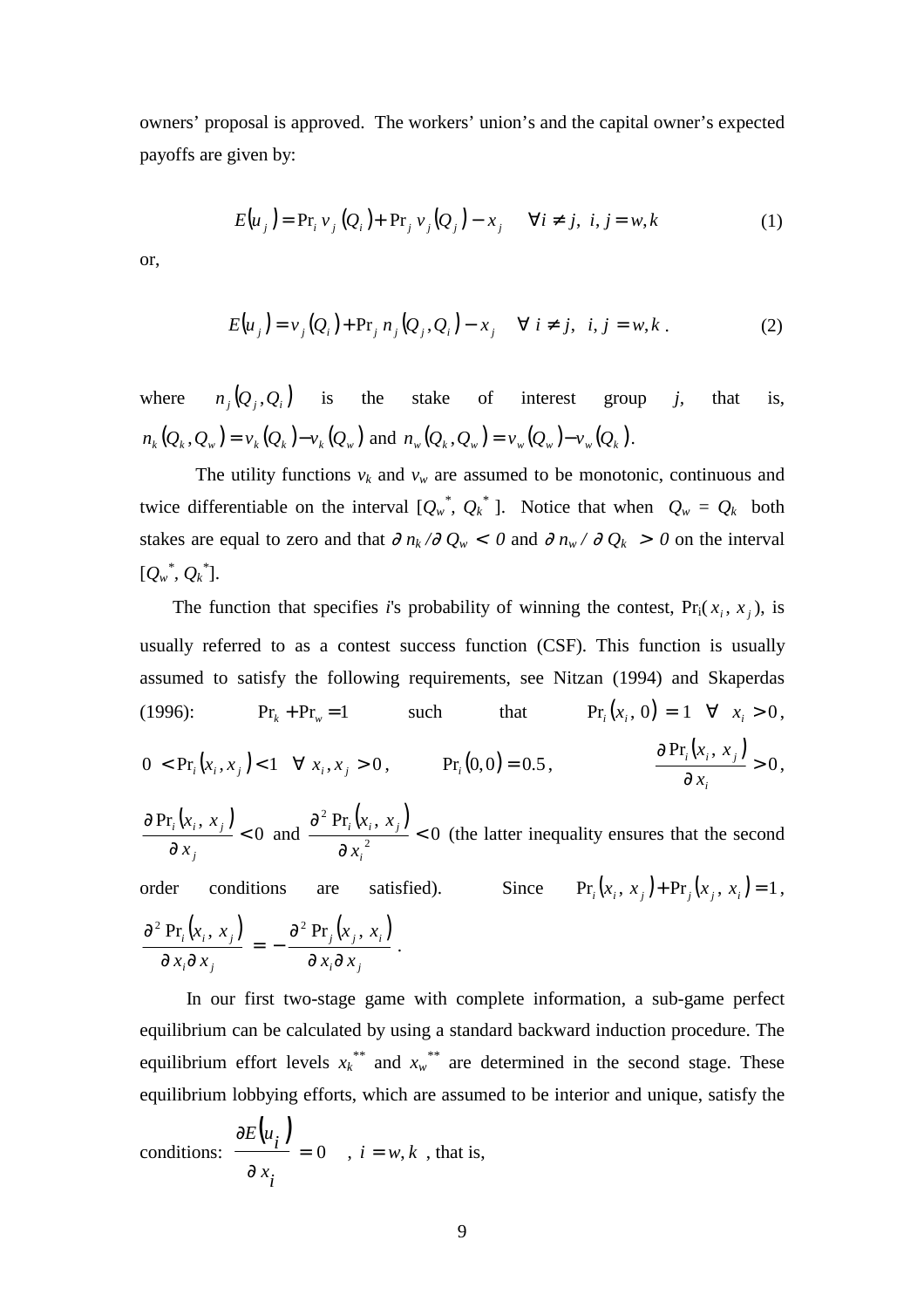$$
\Delta_{i} = \frac{\partial \Pr_{i}}{\partial x_{i}} N_{i} - 1 = 0 \quad , i = w, k \tag{3}
$$

The interior equilibrium policy proposal  $Q^{**}_{k}$  and  $Q^{**}_{w}$ , which are determined in the first stage of the game, satisfy the conditions:  $\frac{\partial E(u_i)}{\partial \theta} = 0$ ∂ ∂ *i i Q*  $\frac{E(u_i)}{dx} = 0$ ,  $i = w$ , k. Given (3), these conditions can be written as follows:

$$
\frac{\partial E(u_i)}{\partial Q_i} = \frac{\partial \Pr_i}{\partial x_j} \frac{\partial x_j}{\partial Q_i} n_i + \Pr_i \frac{\partial n_i}{\partial Q_i} = 0 \tag{4}
$$

By the two main results in Epstein and Nitzan (2002a), as long as the two interest groups engage in a viable contest in the second stage of the game, in equilibrium they are induced to voluntarily moderate their proposals relative to their best policies when there is no opposition. Specifically, the equilibrium policies  $Q^{**}_{k}$  and  $Q^{**}_{w}$  satisfy:  $Q^{**}_{k}$  <  $Q^{*}_{k}$  and  $Q^{**}_{w}$  >  $Q^{*}_{w}$ . Although polarization is reduced, it is not eliminated. That is, an equilibrium with completely converging proposed policies is impossible. To sum up,

*Proposition 1: Under uncertain effective lobbying with no government intervention in the proposal of the migration quota, the workers' union and the capital owners moderate their proposals. However, the equilibrium policy proposals do not coincide.* 

The intuition for this result is as follows: If there is no opposition the capital owners choose the policy  $Q_k^*$ . In the presence of an opposition, the capital owners realize that lowering their proposal for migration quota below  $Q_k^*$  leads to a decrease in their payoff from winning the contest. But the more restrained proposal yields an increase in the payoff of the opponent and, in turn, a reduction in his stake that induces him to become less aggressive. The resulting decline in the workers' union's probability of winning the contest clearly benefits the capital owners. Since the latter favorable effect dominates the former unfavorable effect, the capital owners prefer to restrain their lobbying target, i.e., propose a policy below the migration quota of  $Q_k^*$ . A similar intuition explains the readiness of the workers' union, the defender of the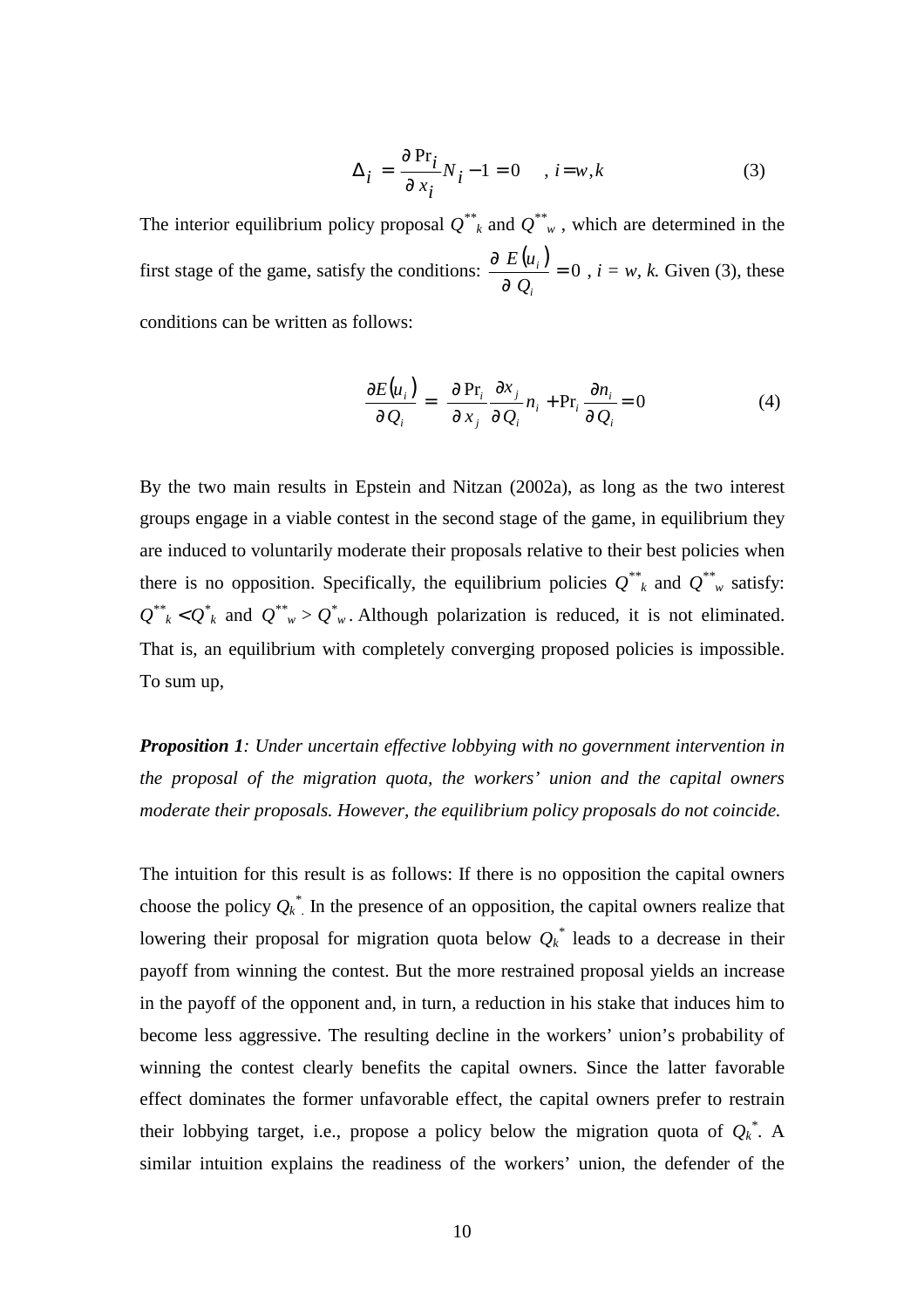status-quo, to moderate its position by proposing a policy that exceeds  $Q_w$ . For both the workers and the capital owners, a deviation from any agreed upon compromise results in a first order increase in the expected payoff,  $Pr_i(Q_i, Q^*)$   $n_i(Q_i, Q_j)$ , and a second order reduction in the expected payoff, -*xi*. Consequently, both interest groups are induced to deviate from any agreed upon proposal and conflict is a necessary outcome of the interaction in our game.<sup>13</sup> Since there always remain effective incentives for the interest groups to engage in a viable contest, wasteful resources are expended in the second stage of the game. Note that the interest groups could, of course, increase their expected payoffs by agreeing to cut down their lobbying efforts by the same proportion. This implies that the equilibrium of the quota – determination game is inefficient.

# *4. The Effect of Government Intervention in Determining the Proposed Quota*

Suppose now that the proposed migration quota is determined by the government (a bureaucrat) and not by the interest groups. In this alternative setting, the stakes of the two groups are equal to the utility differences of the interest groups corresponding to the status-quo and the proposed migration quotas. Given the status-quo quota $14$ , the stakes are denoted  $n_j(Q)$ ,  $j = w$ , k . In general, the stakes of the contestants are different, that is, one of them has an advantage over the other in terms of his benefit from winning the contest. It is not clear which of the groups has a larger stake. The ratio  $n_w/n_k$  is a measure of the asymmetry between the stakes of the contestants. By the expressions in (3) that determines the equilibrium efforts of the players and, in turn, their probabilities of winning the contest and by the assumed properties of the CSF, it is clear that under a symmetric contest success function<sup>15</sup>  $(\forall x_i, x_j, \Pr_i(x_i, x_j) = \Pr_i(x_i, x_i)$ , the player with the higher stake makes a larger effort and has a higher probability of winning the contest.

A change in the proposed migration quota affects the stakes of the players and, therefore, their efforts and probability of winning the contest. Assuming that the

<sup>&</sup>lt;sup>13</sup> A different result can be obtained if the interest groups are allowed to be risk averse or in a different one-time interaction setting, see Skaperdas (1992).

 $14$  The main result of this section is independent of the particular level of the status-quo quota.

<sup>&</sup>lt;sup>15</sup> Such symmetry implies that the two players share an equal ability to convert effort into probability of winning the contest.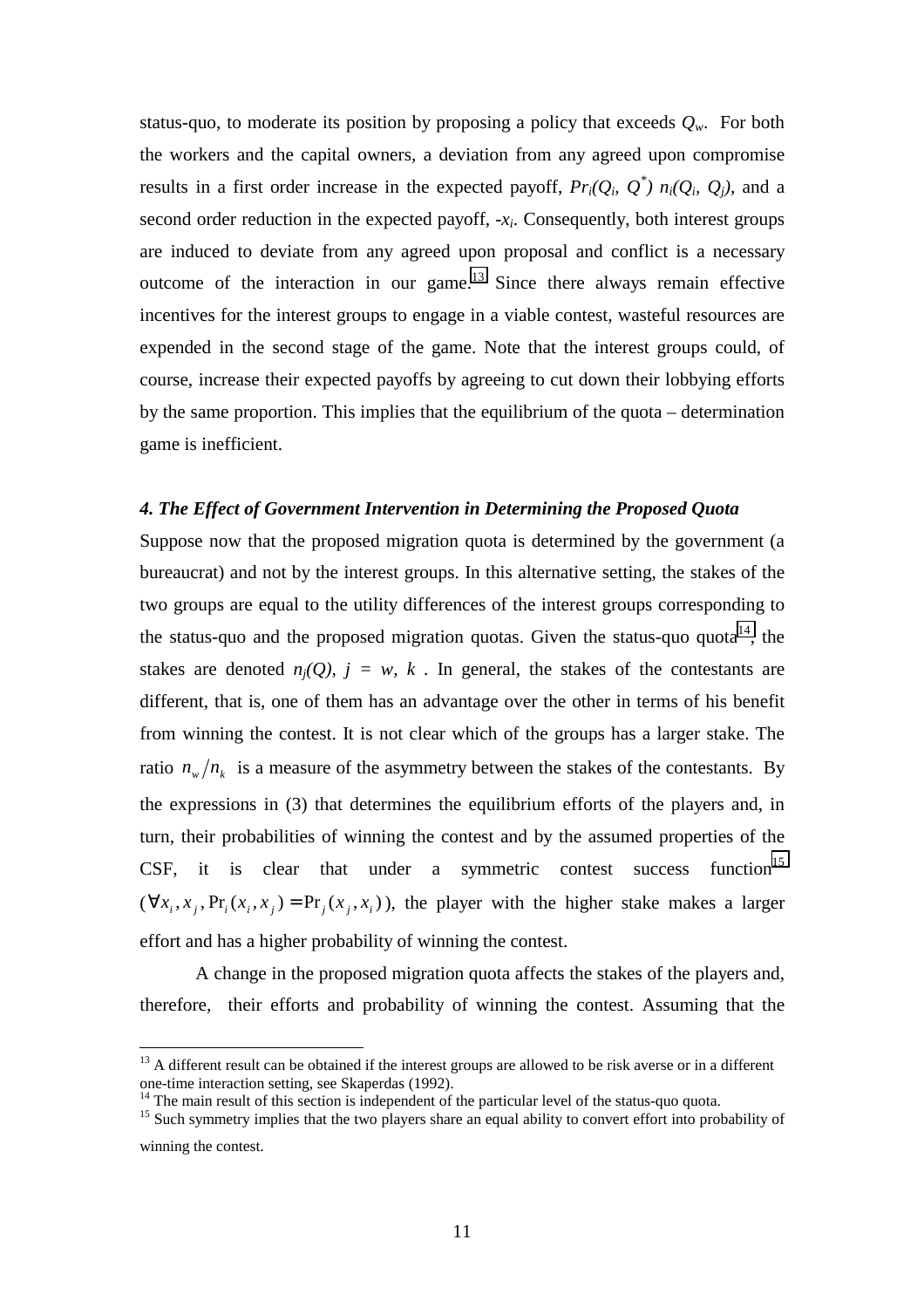stake functions  $n_i(Q)$  ( $i = w, k$ ) are continuous and twice differentiable in the quota *Q*, let *Q*  $n_i' = \frac{\partial n_i}{\partial Q}$  $\sum_{i}^{\mathbf{r}} = \frac{\partial n_i}{\partial \mathcal{P}}$ . By assumption,

$$
\frac{\partial n_w}{\partial Q} > 0 \text{ and } \frac{\partial n_k}{\partial Q} > 0 \quad \text{, if} \quad Q_w^* \le Q \le Q_k^* \tag{5}
$$

and

$$
\frac{\partial n_w}{\partial Q} > 0 \text{ and } \frac{\partial n_k}{\partial Q} = 0 \text{ , if } Q_k^* < Q \tag{6}
$$

That is, an increase in the migration quota increases the utility of the capital owners and, in turn, their stake. Such an increase also increases the local workers' stake because an increase in quota decreases the utility of the workers so they have more to lose if the proposal is approved. Usually, a certain number of migrants is beneficial to the workers, see, for example, Epstein and Hillman (2002) and Epstein (2002). To simplify the analysis, we confine our attention to quota proposals beyond the quantity that improves the local workers' utility. By (6), an increase in the number of migrants beyond  $Q_k^*$  is not beneficial to the capital owners, that is, an increase of the quota beyond  $Q_k^*$  has no effect on the capital owners' utility. Consequently, the producers would not employ more than  $Q_k^*$  foreign workers. We could envisage a situation where an increase in the number of migrants imposes a cost on the economy and, in particular, on the employers. This possibility, however, is also disregarded.

 As in Epstein and Nitzan (2002c), anticipating the behavior of the interest groups in the second stage of the game, where the lobbying outlays are determined, the bureaucrat selects his strategy, that is, the proposed migration quota in the first stage of the game. In other words, he selects a policy proposal subject to the political constraint imposed by the ruling politician, namely, subject to the contest on the approval of his proposal. In general, the bureaucrat's objective function reflects mixed commitments to the enhancement of the public well being and to his own self interest, which is represented herein by the contestants' lobbying outlays. Hence his objective function *G(. )* is of the form

$$
G(.) = \alpha \big( E(u_w) + E(u_k) \big) + (1 - \alpha)X \tag{7}
$$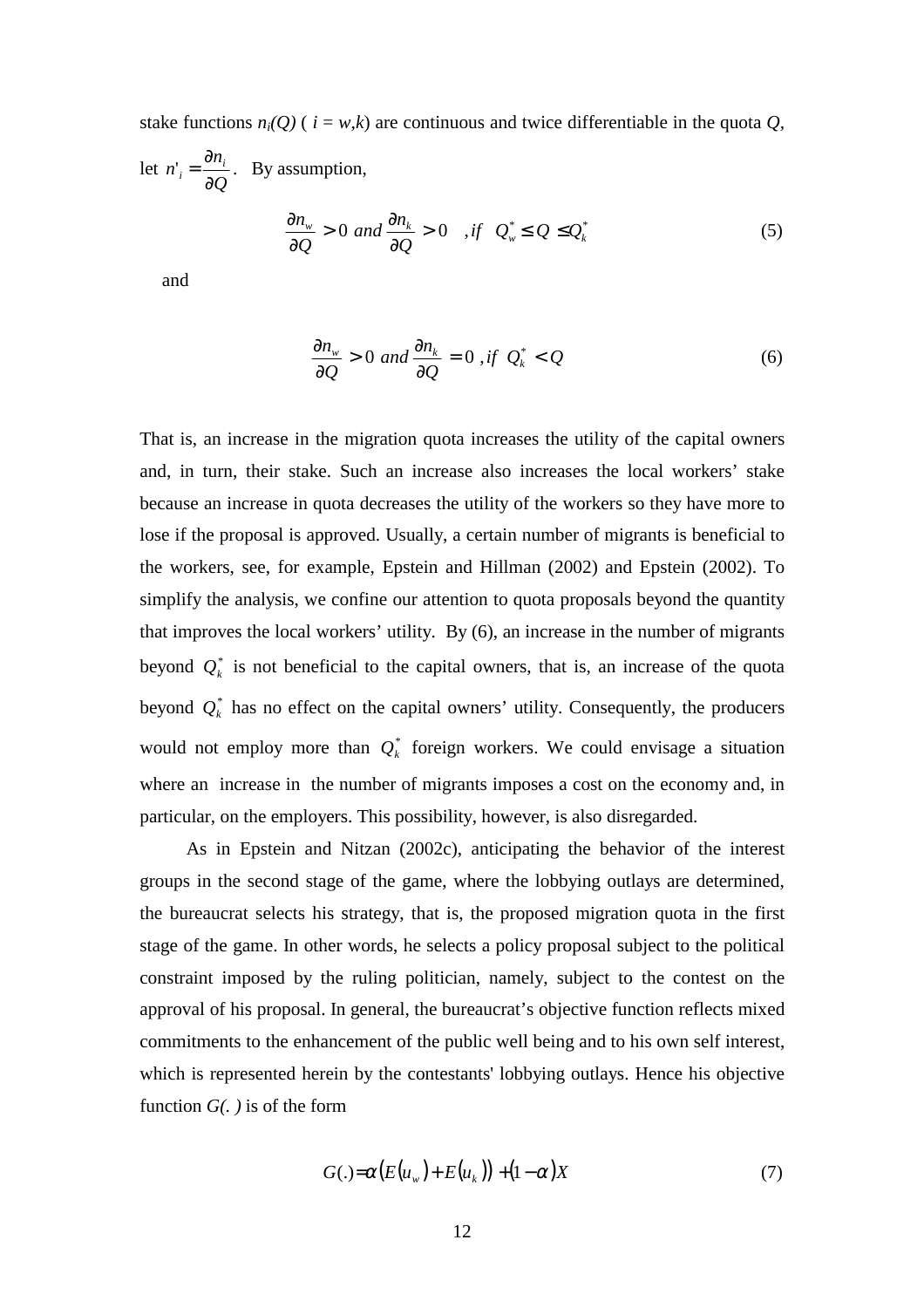where  $E(u_w)$  and  $E(u_k)$  are the expected net payoffs of the workers and the capital owners. The contestants' total lobbying outlays,  $X = x_w + x_k$ , represent either transfers to the government (the ruling politician and/or the regulator) or resources wasted in the contest. Note that taking into account the public interest is consistent with the politician being either benevolent or realistic (wishing to be re-elected).<sup>16</sup> The utility of the bureaucrat is thus a weighted function of both welfare,  $E(u_w) + E(u_k)$ , and the total amount of the lobbying outlays, *X*. The parameters  $\alpha$  and  $(1-\alpha)$  are the weights assigned to the components corresponding to the expected social welfare and the contestants' lobbying outlays. The optimal migration quotas in the non-strategic setting of section 2 are represented by points A and B in figure 2. The equilibrium quotas for the workers and the capital owners in the strategic game analyzed in the section 3 are represented, respectively, by points A' and B'. The equilibrium migration quota in the current game can be represented by a point like C, a point like D or by any other point on the utility possibility frontier of figure 2. A point like C implies that the intervention of the government in the proposal of the quota is compromise enhancing, both relative to the first non-strategic situation and relative to the strategic situation of the preceding section. A point like D implies that quota determination by the government may result in the approval of a quota that is more extreme both relative to  $Q_k^*$  and  $Q_k^{**}$ . The main concern of the analysis below is the question how does government intervention in the quota proposal affect the proposed quota.

The anticipated equilibrium lobbying efforts  $x_k^+$  and  $x_w^+$  that are determined in the second stage of the game are characterized by conditions (3). The condition characterizing the sub-game perfect equilibrium migration quota  $Q^+$  (the quota that maximizes  $G(.)$ , given the anticipated lobbying outlays) is<sup>17</sup>:

$$
\frac{\partial G(.)}{\partial Q} = \alpha \frac{\partial (E(u_{k}^{+}) + E(u_{w}^{+}))}{\partial Q} + (1 - \alpha) \frac{\partial X^{+}}{\partial Q} = 0
$$
\n(8)

<sup>&</sup>lt;sup>16</sup> In contrast to the recent literature on public policy determination in representative democracies, Grossman and Helpman (2001), Persson and Tabellini (200o), in our two-stage reduced-form public policy contest, the effect of the often elaborate relationship between the public well being and the probability of re-election on the behavior of the politician is disregarded.

 $17$  We assume that the second order condition holds.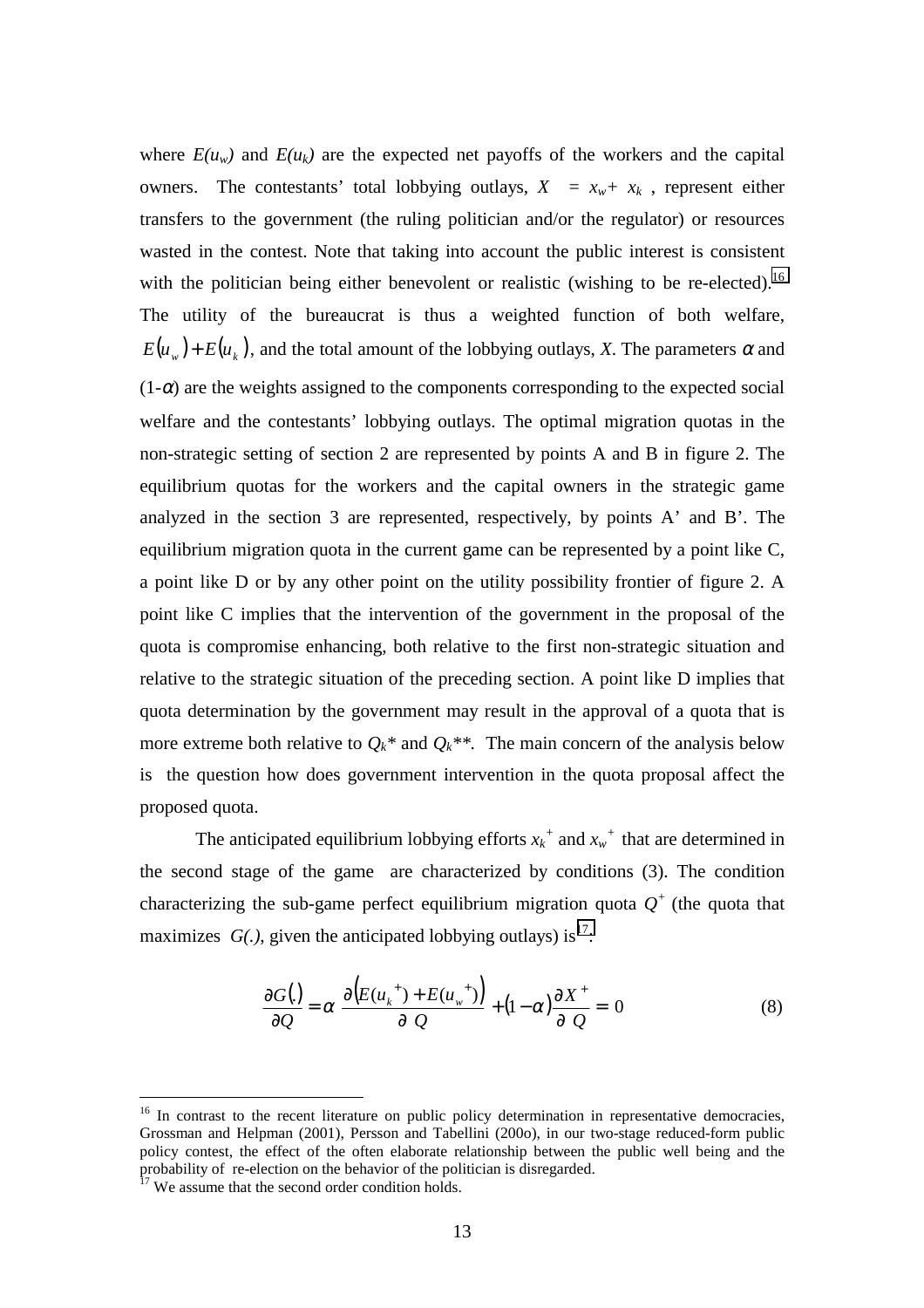To clarify the relationship between the bureaucrat's equilibrium migration quota *Q+* and the interest groups' equilibrium proposed quotas with no government intervention in the quota proposal,  $Q_w^*$  and  $Q_k^*$ , consider the first order condition (8) at the two migration quotas  $Q_w^{**}$  and  $Q_k^{**}$ .

$$
\frac{\partial G(.)}{\partial Q}\Big|_{Q=Q_i^{**}} = \alpha \left. \frac{\partial (E(u_k) + E(u_w))}{\partial Q}\right|_{Q=Q_i^{**}} + (1-\alpha) \frac{\partial X}{\partial Q}\Big|_{Q=Q_i^{**}}, i = w, k \qquad (9)
$$

By the definition of  $Q_w^{**}$  and  $Q_k^{**}$ ,  $\frac{\partial E(u_w)}{\partial Q}$  = 0 \*\* = ∂  $\varrho$   $|_{\mathcal{Q} =}$ ∂  $Q \big|_{Q = Q_W^{**}}$  $\frac{E(u_w)}{2.8}$  = 0 and  $\frac{\partial E(u_k)}{\partial x}$  > 0 \*\* > ∂  $\varrho$   $|_{\mathcal{Q} =}$ ∂  $\mathcal{Q}$   $\big|_{\mathcal{Q}=\mathcal{Q}^\ast_\mathcal{W}}$  $\frac{E(u_k)}{2\pi}$  > 0

whereas  $\frac{\partial E(u_w)}{\partial w}$  < 0 \*\*  $\lt$ ∂  $Q$   $|_{Q=}$ ∂  $\varrho$   $|_{Q=Q_k^*}$  $\frac{E(u_w)}{2.6}$  < 0 and  $\frac{\partial E(u_k)}{\partial u_k}$  = 0  $\left.\frac{\partial Q}{\partial Q}\right|_{Q=Q_k^{***}}$ ∂  $\varrho$   $|_{Q=Q_k^*}$  $\left| \frac{E(u_k)}{v_k} \right|$  = 0. For the bureaucrat's

equilibrium policy to coincide with one of the interest groups' equilibrium policies  $Q_w^{**}$  or  $Q_k^{**}$ , one of the following equalities must be satisfied:

$$
\frac{\partial G(.)}{\partial Q}\Big|_{Q=Q_i^{**}} = \alpha \left. \frac{\partial E(u_j)}{\partial Q}\right|_{Q=Q_i^{**}} + (1-\alpha) \frac{\partial X}{\partial Q}\Big|_{Q=Q_i^{**}} = 0, \quad i = w, \text{or } i = k \tag{10}
$$

or

$$
\alpha \frac{\partial E(u_j)}{\partial Q} \bigg|_{Q=Q_i^{**}} = - (1-\alpha) \frac{\partial X}{\partial Q} \bigg|_{Q=Q_i^{**}}, \ i = w, \text{or } i = k \tag{11}
$$

Given that  $\alpha$  and  $(1 - \alpha)$  are the weights the bureaucrat assigns to social welfare and to the total lobbying outlays, condition (11) requires that the marginal value of the lobbying outlays must equal the marginal value of social welfare. By (11), if  $> 0$ ∂ ∂ *Q*  $\frac{X}{\sqrt{2}} > 0$ , then the bureaucrat's equilibrium quota cannot coincide with the workers'

equilibrium quota  $Q_w^{**}$ . And if  $\frac{Q_w}{Q}$  < 0 ∂ ∂ *Q*  $\frac{X}{\sqrt{2}}$  < 0, then the bureaucrat's equilibrium quota  $Q^+$ cannot coincide with the capital owners' equilibrium quota  $Q_k^{**}$ . The bureaucrat's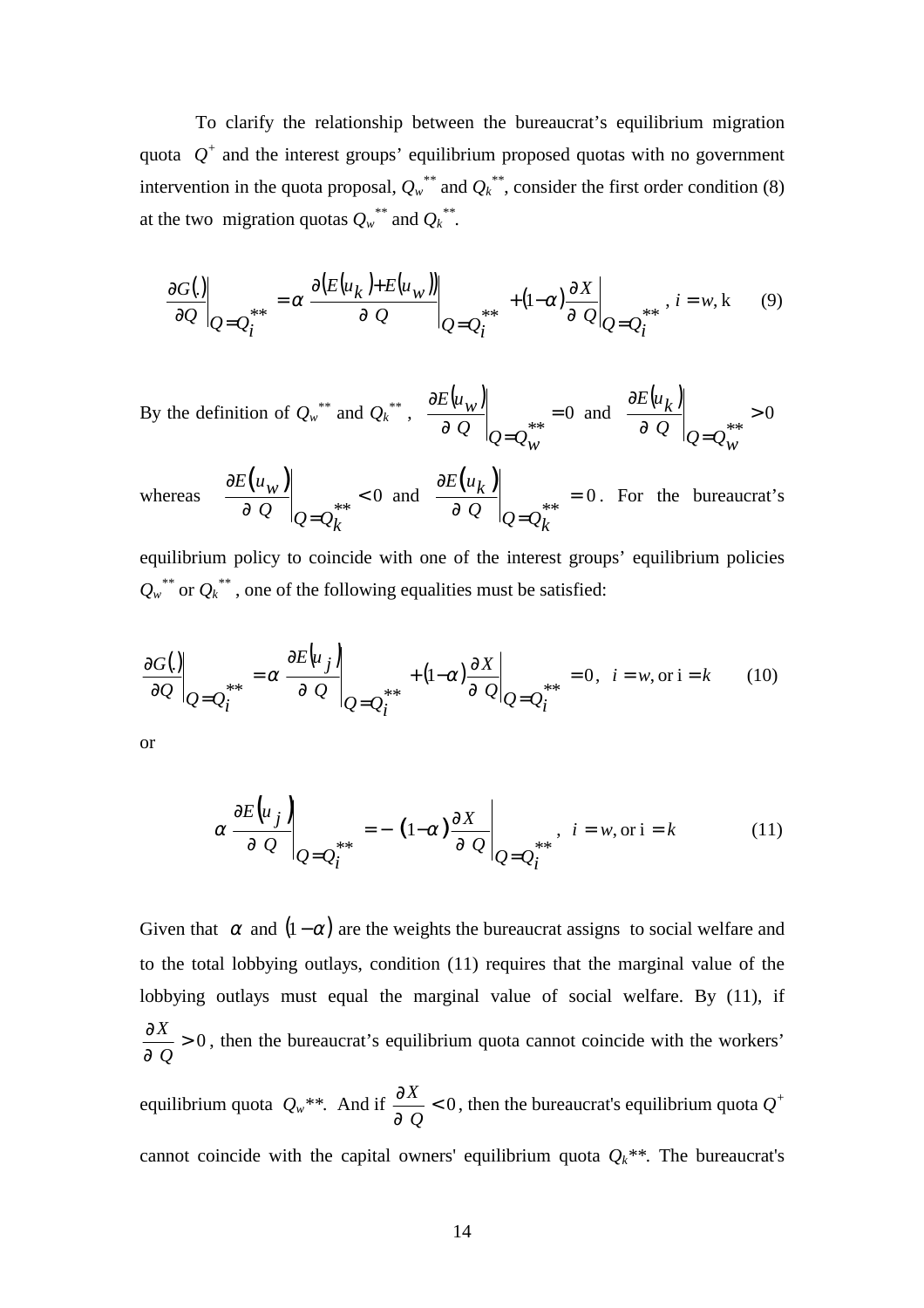proposed quota  $Q^+$  can be between  $Q_w^{**}$  and  $Q_k^{**}$ , and be represented by a point such as C in figure 2. In such a case government intervention enhances compromise. However, it is possible that  $Q^+$  is higher than  $Q_k^{**}$  or lower than  $Q_w^{**}$ . The former situation occurs, that is,  $Q^+$  >  $Q^{*^*}$ , if

$$
\alpha \frac{\partial E(u \ w)}{\partial Q}\Big|_{Q=Q_k^{***}} \qquad \qquad > - (1-\alpha) \frac{\partial X}{\partial Q}\Big|_{Q=Q_k^{**}} \tag{12}
$$

The latter situation occurs, that is,  $Q^+ < Q_w$ <sup>\*\*</sup> if

$$
\alpha \frac{\partial E(u_k)}{\partial Q}\Big|_{Q=Q_W^{***}} \quad < - (1-\alpha) \frac{\partial X}{\partial Q}\Big|_{Q=Q_W^{***}} \tag{13}
$$

Therefore, to satisfy (12), it must be the case that  $\frac{1}{\sqrt{2}}$  > 0 \*\* >  $\left. \partial \varOmega \right. \left. \right| _{\mathcal{Q}}$  = ∂  $Q = Q_K$ *Q X* and to satisfy

(13), it must be that 
$$
\frac{\partial X}{\partial Q}\Bigg|_{Q} = Q_{w}^{**}
$$
 < 0.

 As we can see, all the conditions stated above are related to the relationship between a change in the proposed policy and the change in the lobbying efforts of the contestants,  $\frac{\partial X}{\partial Q}$ ∂  $\frac{\partial X}{\partial \sigma}$ . The effect of a change in the proposed quota may have a positive, negative or no effect on the lobbying oulays. In the appendix we present conditions that clarify the role of stakes-asymmetry and ability-asymmetry between the workers and the capital owners in determining the sign of  $\frac{\partial X}{\partial Q}$ ∂  $\frac{\partial X}{\partial \rho}$ . These conditions imply, in particular, that it is possible that the two contestants are induced to decrease their aggregate effort when the quota is increased. This occurs when the negative rival'sstake effect of the contestant who is induced to increase his effort more than counterbalances the sum of the two positive own-stake effects and his opponent's positive substitution effect. Notice that if the quota level is sufficiently high,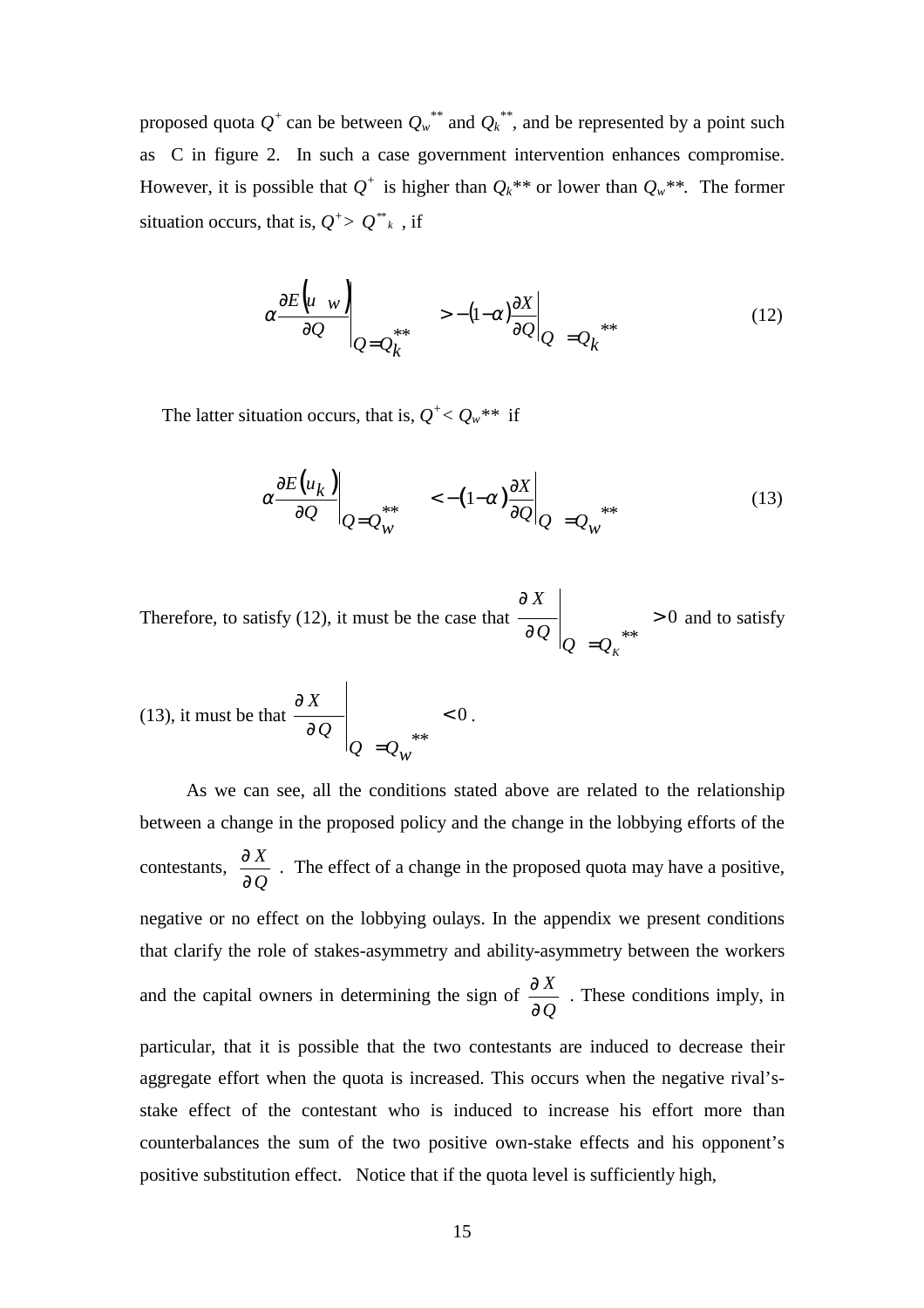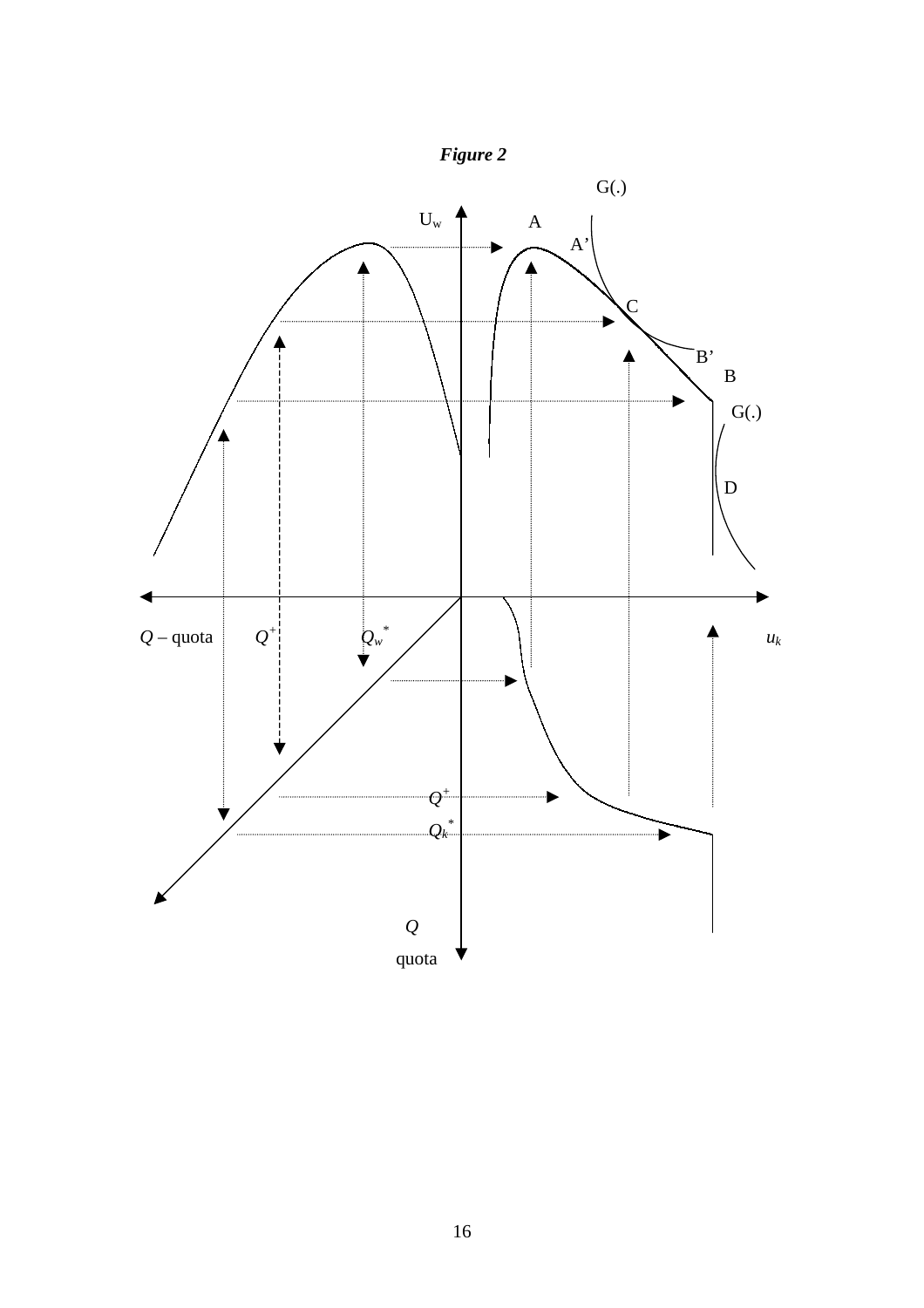$Q_k^*$  <  $Q$  , then aggregate effort may increase.

To sum up,

### **Proposition 2:**

- *a. If a change in the migration quota positively (negatively) affects the total lobbying efforts of the workers and the capital owners,*  $\frac{0.4}{2} > 0$ ∂ ∂ *Q X*  $\left(\frac{\partial X}{\partial Q}<0\right)$ *Q*  $\frac{X}{\sigma}$  < 0, then the bureaucrat's proposed quota cannot coincide with the *workers ' (capital owners') proposed quota.*
- *b. The bureaucrat's proposed quota can be more extreme than the quota proposed by the capital owners or by the workers.*

The proposition establishes that the proposed policy of the bureaucrat may coincide with one of the proposals of the interests groups. This depends on the effect a change in the proposal has on the total lobbying efforts exerted by the interest groups. Moreover, the proposal can be more extreme than that proposed by either interest group. For example, for the bureaucrat to propose a quota that is higher than the quota proposed by the capital owners, total lobbying outlays must be positively related to the proposed quota at the policy proposed by the capital owners. The intuitive rationale behind this result is that the bureaucrat will only choose such a policy if he benefits from the proposed increase in the quota. Remember that an increase in the quota does not change the capital owners' stake, however, it does increase the workers' stake, namely it makes them worse off. Yet, if such a proposal increases the lobbying outlays, the bureaucrat may still gain from such a proposal. Clearly, the bureaucrat can only gain from such a proposal, if the increase in the quota results in an increase in the lobbying efforts. Under such circumstances the capital owners prefer a quota that exceeds the one supported by the workers. The equilibrium migration quota proposed by the bureaucrat may well be higher (or lower) than the quotas preferred by both the workers and the capital owners.

When the migration quota is higher (lower) than that preferred by the capital owners, migrants or local workers will be unemployed (there will be a shortage of workers). In the case of a higher migration quota, the capital owners do not have to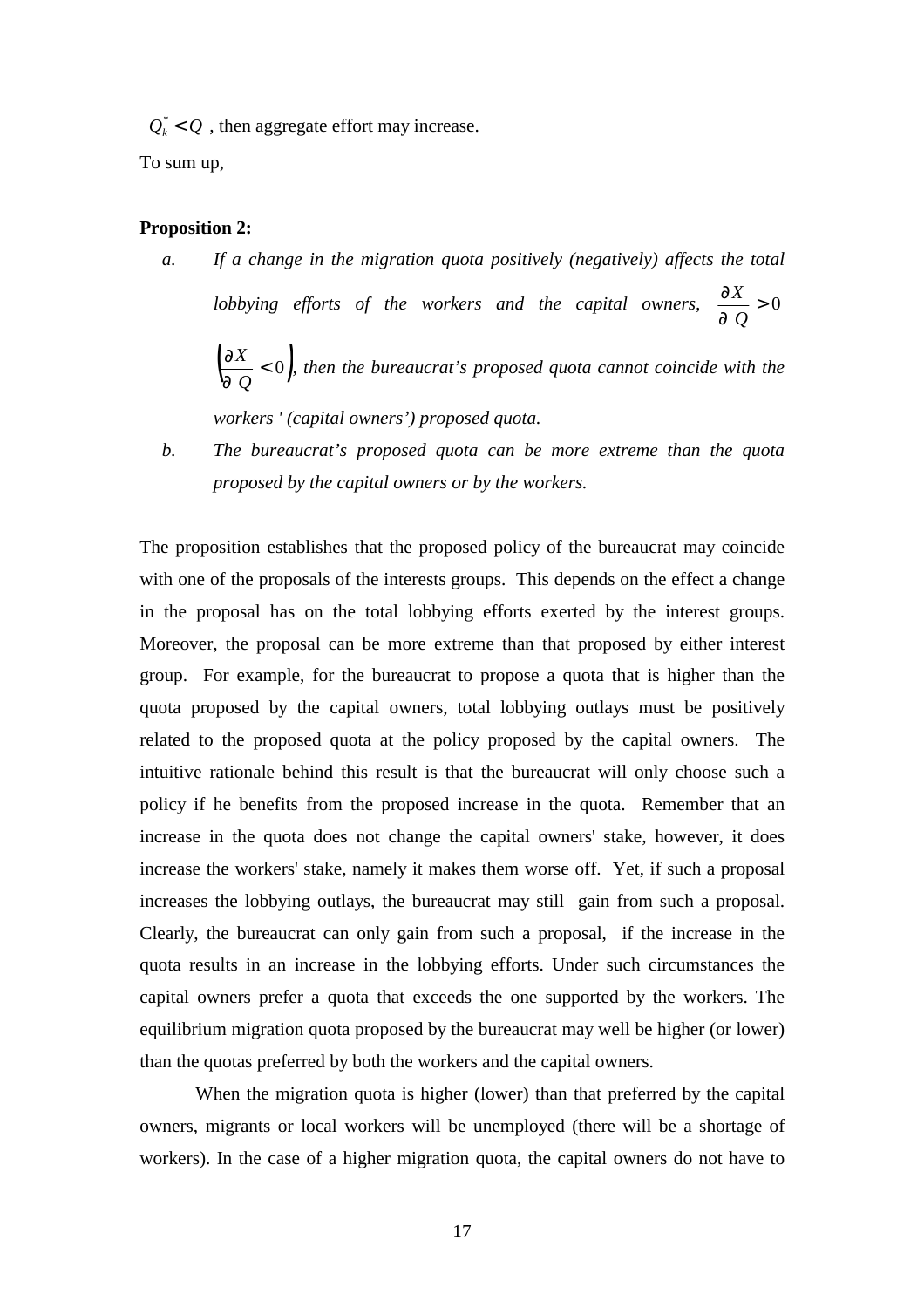employ the migrants and, therefore, as can be seen in figure 2, their utility is not reduced when the quota is increased.

Let us finally consider how does  $\alpha$ , the weight assigned to social welfare, affect the proposed migration quota  $Q^+$ . Note that an increase in  $\alpha$  implies a reduction in the weight assigned to the lobbying outlays. A decrease in  $\alpha$  can be thus interpreted as an indication that the government becomes more politicized as it cares more about its narrow interest and less about the public well being. The bureaucrat who is a leading player maximizes *G(.)* being aware of the equilibrium lobbying outlays corresponding to the possible migration quotas. The first order condition that characterizes an interior sub-game perfect equilibrium quota proposal is stated in (8). This condition can be rewritten as

$$
\frac{\partial \left( E(u_w) + E(u_k) \right)}{\partial Q} = -\frac{(1-\alpha)\partial (x_w + x_k)}{\alpha \partial Q} \tag{14}
$$

 As in Epstein and Nitzan (2002b), it can be verified that 2  $^{2}G(.)$  $^{2}G(.)$ *Q G Q G Q* ∂ ∂  $\partial O\partial\alpha$ ∂ ∂ <sup>α</sup>  $\partial$   $\overline{O}$   $\overline{\phantom{O}}$  $=\frac{1}{2}$ ,  $\frac{\partial \varrho \partial \alpha}{\partial x}$ . By

the second order condition,  $\frac{\partial^2 G(.)}{\partial \Omega^2} < 0$ 2  $\lt$ *Q G*  $\frac{\partial^2 G(.)}{\partial Q^2}$ <0. Using the first order conditions, we therefore conclude that the derivative  $\frac{\partial Q}{\partial \alpha}$  and the derivative *Q X*  $\frac{\partial X}{\partial O}$  have opposite signs. That

is, 
$$
Sign\left(\frac{\partial Q}{\partial \alpha}\right) = -Sign\left(\frac{\partial X}{\partial Q}\right)
$$
. Hence,

#### **Proposition 3**

*If a change in the quota positively (inversely) affects the total lobbying efforts, then a change in the weight assigned by the government to social welfare inversely (positively) affects the migration quota proposed by the bureaucrat.* 

This proposition emphasizes the critical significance of the sensitivity of *X* to variations in the proposed quota *Q* in determining the sensitivity of the optimal quota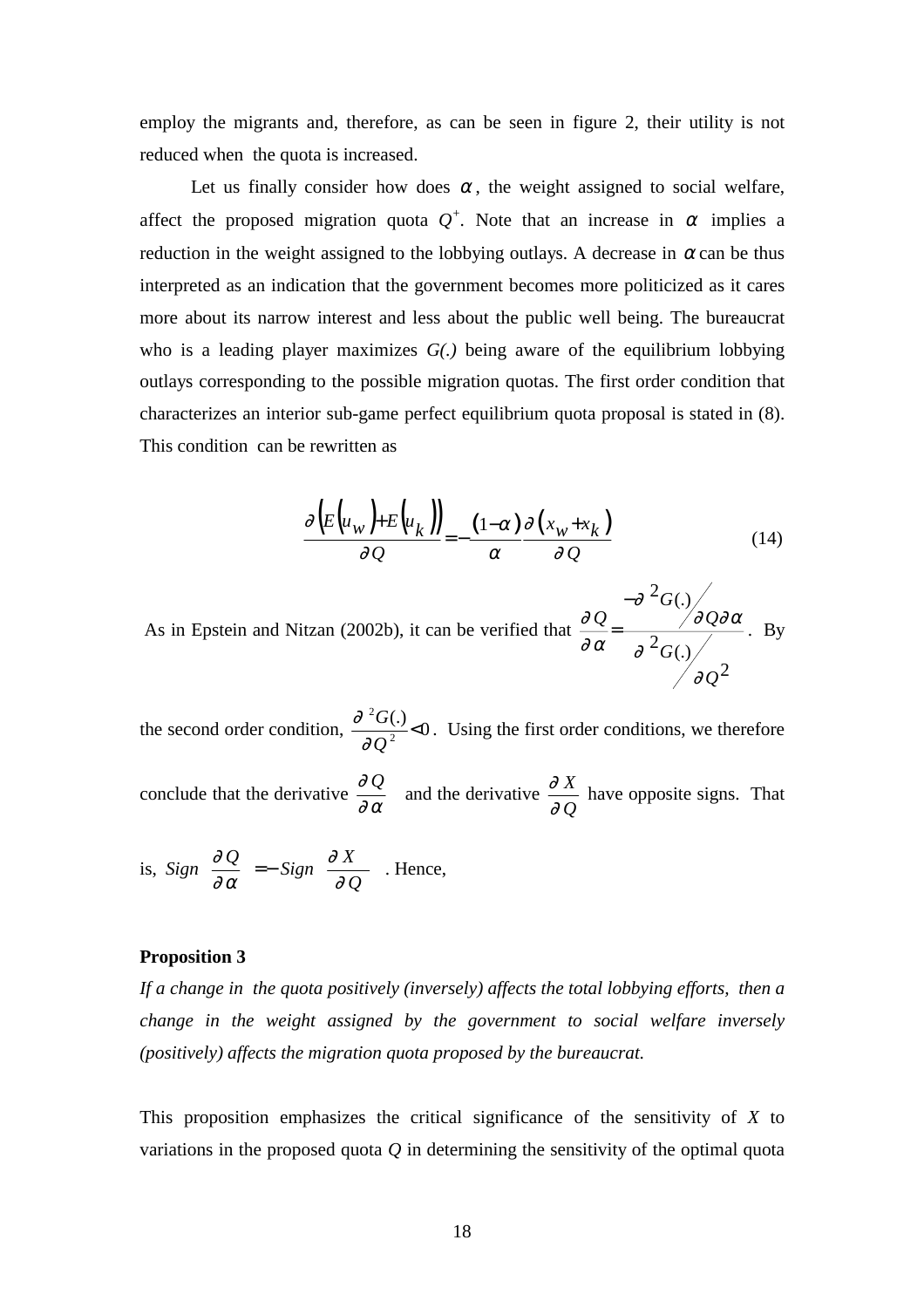policy *Q* to the parameter  $\alpha$ . In particular, an increase in  $(I - \alpha)$ , the degree of politicization of the government, may result in an increase or a decrease in the proposed migration quota.

#### **5. Concluding remarks**

 In this paper we analyze the endogenous determination of migration quota. We describe a contest between two interest groups, local workers (representing groups those that oppose migration) and capital owners who have different preferences regarding the migration quota. The capital owners prefer a larger quota than the workers. The two groups have conflicting interests regarding the approval or rejection of the proposed migration policy.

 We began by identifying the non-strategic optimal quotas of the interest groups assuming that the proposed policy is independent of their behavior. We then introduced the first strategic game where the interest groups propose alternative quotas and the politician determines which policy is approved. In this setting the government does not intervene in the determination of the quota proposal. By the first proposition, the effect of lobbying on the random behavior of the politician is compromise enhancing. That is, both the workers and the capital owners moderate their proposals when lobbying affects the approval of their supported policies. However, even though lobbying induces the contestants to propose "closer" policies, the proposals do not coincide.

 In contrast to the first result, the effect of government intervention in determining the proposed quota, on the nature of the quota is ambiguous. That is, when a bureaucrat proposes a migration quota, his proposed quota need not be compromise enhancing relative to the proposal of the workers or the capital owners in the previous case. The implemented quota can even be more extreme (higher) than the optimal quota of the capital owners in the non-strategic setting. Proposition 2 specifies the conditions that give rise to moderate and extreme quota determination by the government.

 Finally we consider the effect of changes in the weight assigned by the bureaucrat to the public well being on the proposed quota. It has been shown that a decrease in the weight assigned by the bureaucrat to social welfare may increase or decrease the migration policy. The ambiguity is due to the ambiguity of the effect of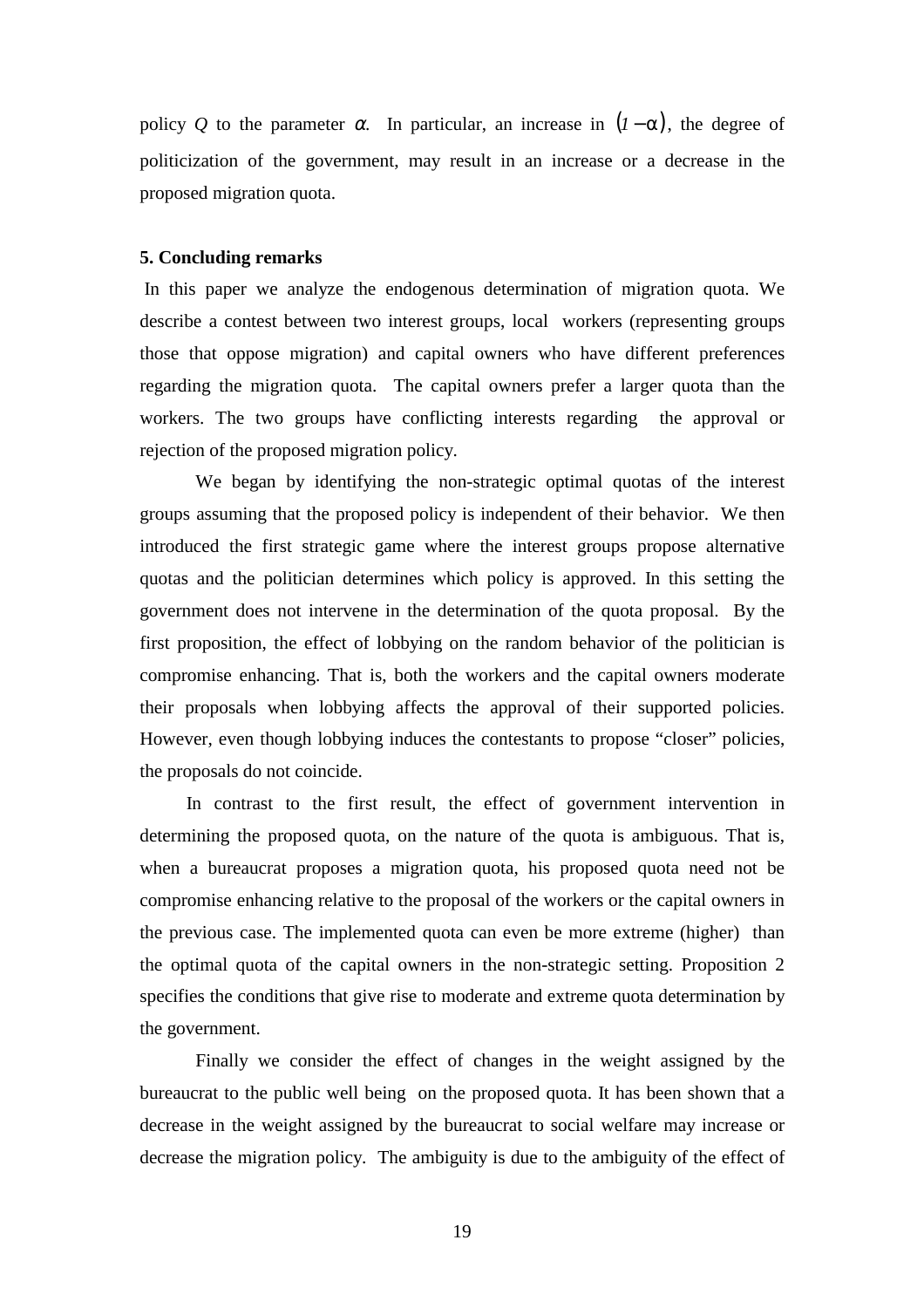a change in the proposed migration policy on the total lobbying efforts of the workers and the capital owners in the contest over the approval or rejection of the proposed quota. The conditions resolving this ambiguity are derived in the appendix.

The struggle over migration policy is becoming a very important issue in the EU and in the US. Our results provide some preliminary insights into the economics behind the struggle over migration policy. In particular, they clarify the role of strategic lobbying, the role of government intervention in the determination of the proposed quota and the role of the nature of the government (the weight it assigns to social welfare relative to the lobbying outlays) on the migration quotas in different countries.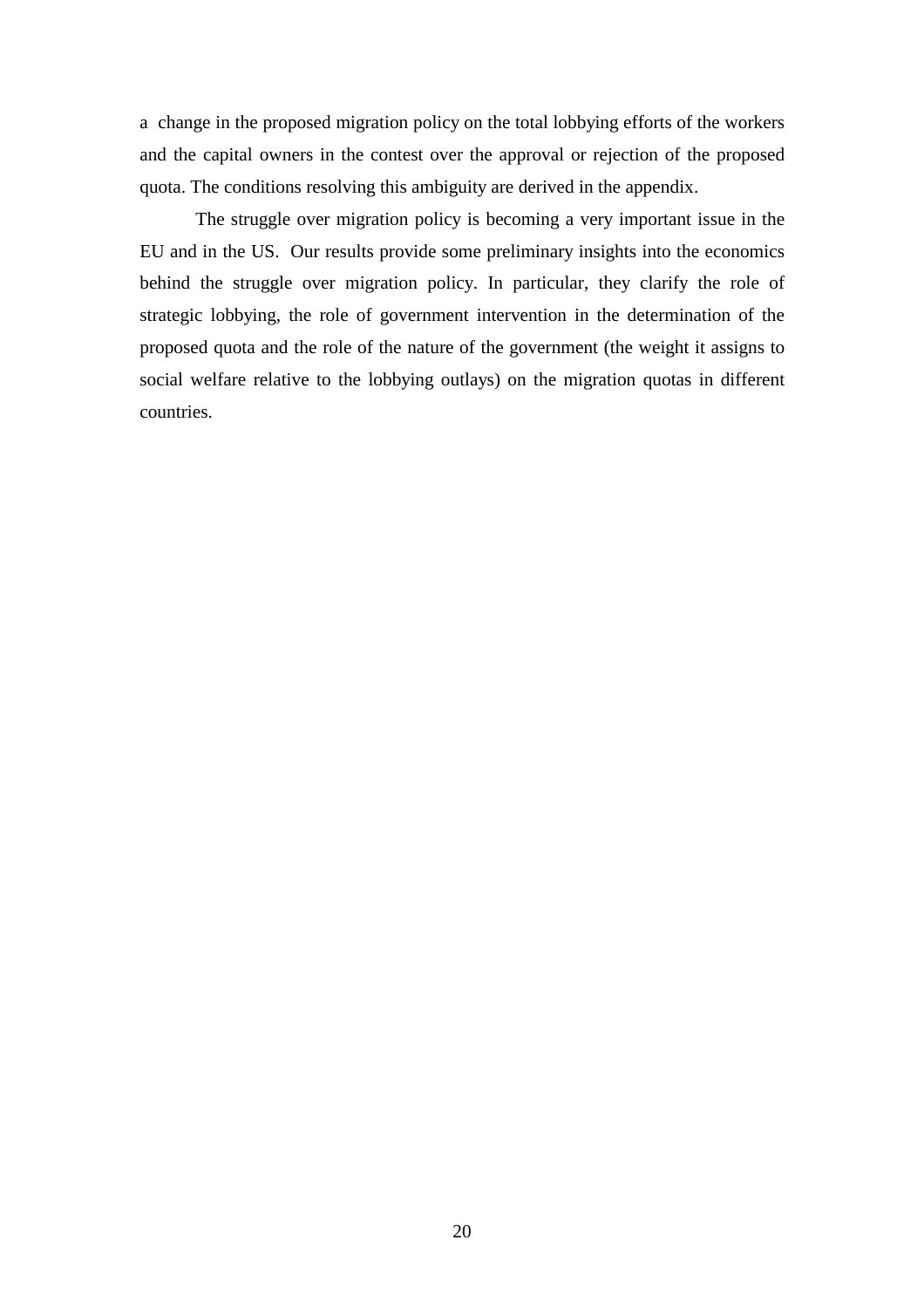#### **References**

- Amegashie J. A., 2002, "A political economy model of immigration quotas", unpublished manuscript"
- Baik, K.H., 1999, "Rent-seeking firms, consumer groups and the social costs of monopoly", *Economic Inquiry, 37(3),* , 542-554.
- Baik, K.H and I. G. Kim, 1997, "Delegation in contests", *European Journal of Political Economy* 13, 281-298.
- Bauer, T.K. and K. F. Zimmermann, ed., 2002, *The Economics of Migration,* Edward Elgar Publishing.
- Baye, M.R. and U. Shin, 1999, "Strategic behavior in contests: comment", *American Economic Review* 89 (3), 1999,691-698.
- Benhabib, J., 1996, "On the political economy of immigration", *European Economic Review* 40, 1737-1743.
- Boeri T., Hanson G. and B. McCormick, ed., 2002 *Immigration Policy and the Welfare System,* Oxford University Press.
- Borias, G.J., 1994, "The economics of immigration", *Journal of Economics Literature* 32, 1667-1717.
- Borjas, G.J., 1995, "The economic benefits if immigration of immigration", *Journal of Economic Perspectives* 9, 3-22.
- Buckley, F.H. 1996, "The Political Economy of Immigration Policies" *International Review of Law and Economics*; 16(1), 81-99.
- Cukierman, A., Hercowitz, Z. and Pines, D. 1993, "The Political Economy of Immigration" Tel Aviv Foerder Institute for Economic Research Working Paper 17/93.
- Dixit , A., 1987, "Strategic behavior in contests", *American Economic Review* 77, 891-898.
- Ellingsen, T., 1991, "Strategic buyers and the social cost of monopoly", *American Economic Review* 81(3), 648-657.
- Epstein G.S., 2002, "Labor market interactions between legal and illegal immigrants", *Review of Development Economics*, forthcoming
- Epstein G.S., A. L. Hillman, 2002, "Unemployed immigrants and voter sentiment in the welfare state", *Journal of Public Economics*, forthcoming
- Epstein G.S., A.L. Hillman and A. Weiss, 1999, "Creating illegal immigrants", *Journal of Population Economics*, 12(1), pp. 3-21.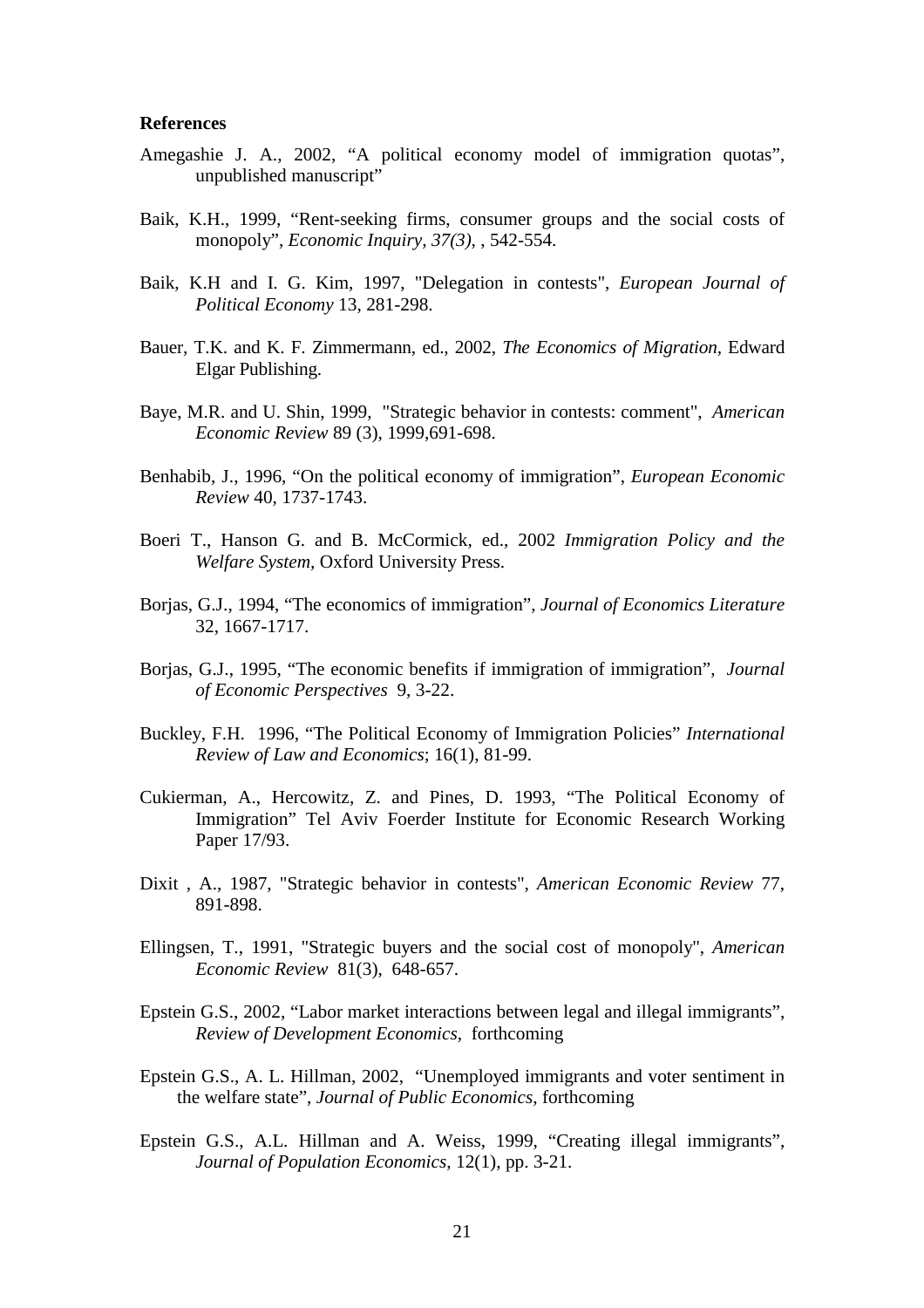- Epstein G.S. and S. Nitzan, 2002a, "Strategic restraint in contests", *European Economic Review*, forthcoming.
- Epstein G.S. and S. Nitzan, 2002b, "Political culture and monopoly price determination", *Social Choice and Welfare,* forthcoming.
- Epstein G.S. and S. Nitzan, 2002c, "Public-policy contests, politicization and welfare, *Journal of public Economic Theory*, forthcoming.
- Ethier, W.J., 1986 "Illegal immigration: the host country problem", *American Economic Review*, 76, 56-71.
- Fabella, R.V., 1995, "The social cost of rent seeking under countervailing opposition to distortionary transfers", *Journal of Public Economics*, 57, 235-247.
- Gang, I.N, and Rivera-Batiz F. 1994 "Labor Market Effects of Immigration in the United States and Europe: Substitution vs. Complementarity," *Journal of Population Economics*, 7, 157-175
- Grossman, G. and E. Helpman, 2001, *Special Interest Politics*, Cambridge: M.I.T. Press.
- Grossman, G. and E. Helpman, 1996, "Electoral competition and special interest politics", *Review of Economic Studies*, 63, 265-286.
- Hillman A.L. and A. Weiss, 1999, "A theory of permissible illegal immigration", *European Journal of Political Economy"* 15, 585-604.
- Mundell R.A., 1957, "International trade and factor mobility", *American Economic Review*, 47(3), 321-335.
- Nitzan, S., 1994, "Modelling rent-seeking contests", *European Journal of Political Economy* 10(1), 41-60.
- Nti, K.O., 1999, "Rent seeking with asymmetric valuations", *Public Choice*, 98, 415- 430.
- Persson, T. and G. Tabellini, 2000, *Political Economics: Explaining Economic Policy*, Cambridge: M.I.T. Press.
- Schmidt, T., 1992, "Rent-seeking firms and consumers: an equilibrium analysis", *Economics and Politics* 4(2), 137-149.
- Schmidt, C. M., Stilz, A., and K. F. Zimmermann, 1994, "Mass migration, unions, and government intervention", *Journal of Public Economics*, 55, 185-201.
- Skaperdas, S., 1996, "Contest success functions", *Economic Theory*, 7, 283-290.
- Sollner, F. 1999, "A Note on the Political Economy of Immigration" *Public-Choice* 100(3-4), 245-51.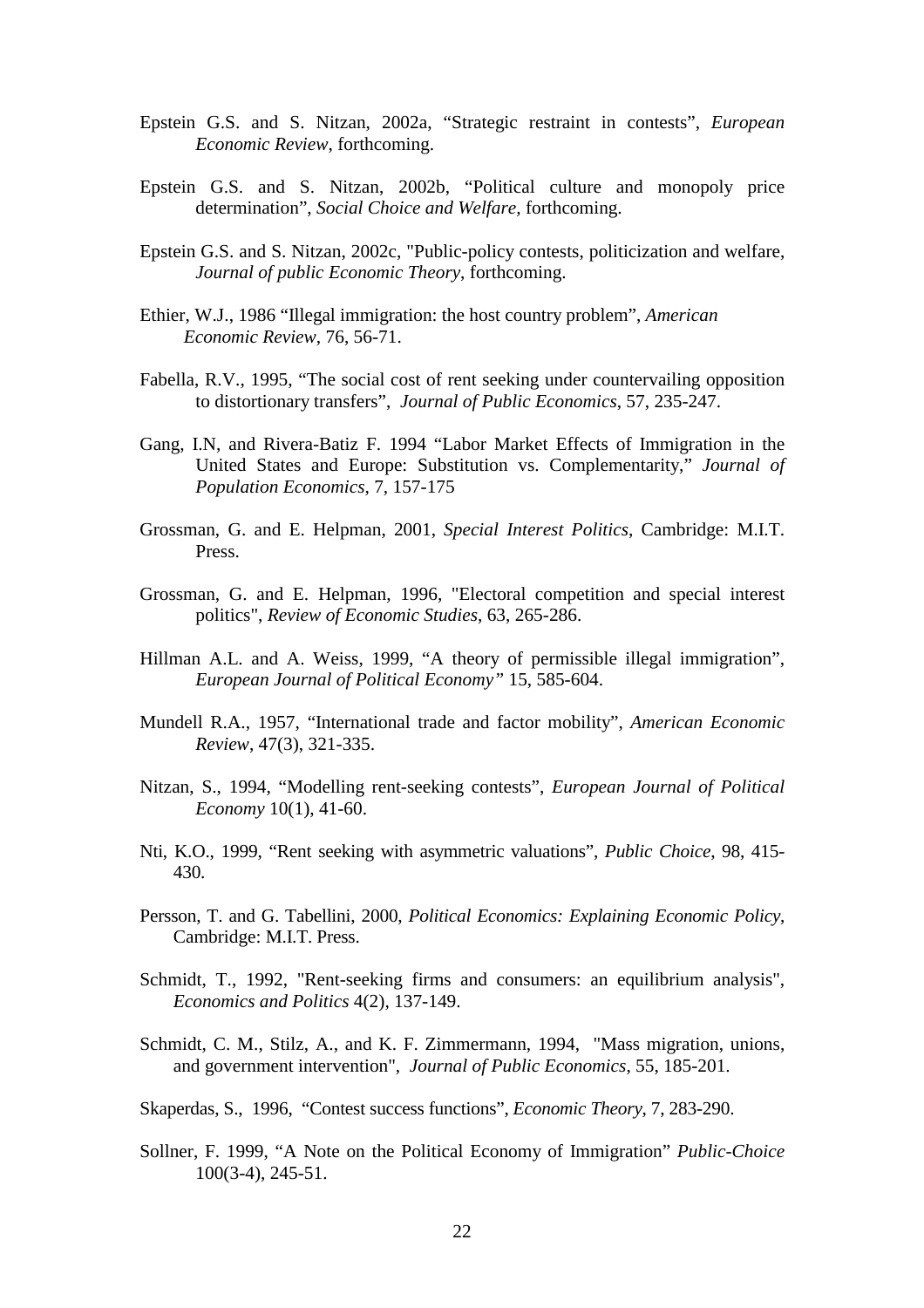- Storesletten, K., 2000, "Sustaining fiscal policy through immigration", *Journal of Political Economy*, 108, 300-323.
- Zimmermann, K.F., 1995, "Tackling the European migration problem", *Journal of Economics Perspectives*, 9, 45-62.